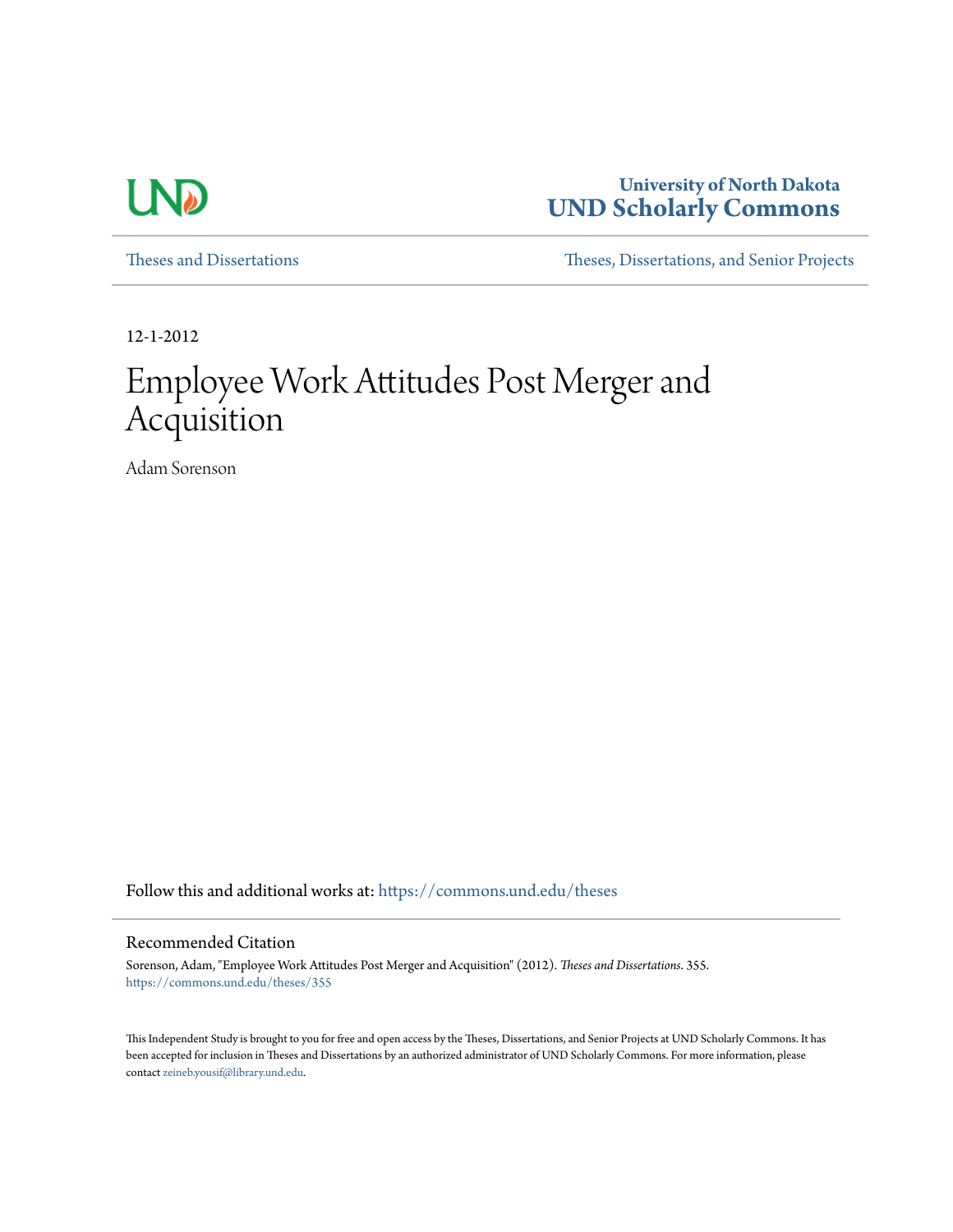# EMPLOYEE WORK ATTITUDES POST MERGER AND ACQUISITION

by

Adam B. Sorenson

Bachelor of Science, University of North Dakota, 2004

An Independent Study

Submitted to the Graduate Faculty

of the

University of North Dakota

In partial fulfillment of the requirements

for the degree of

Master of Science

Grand Forks, North Dakota May 2012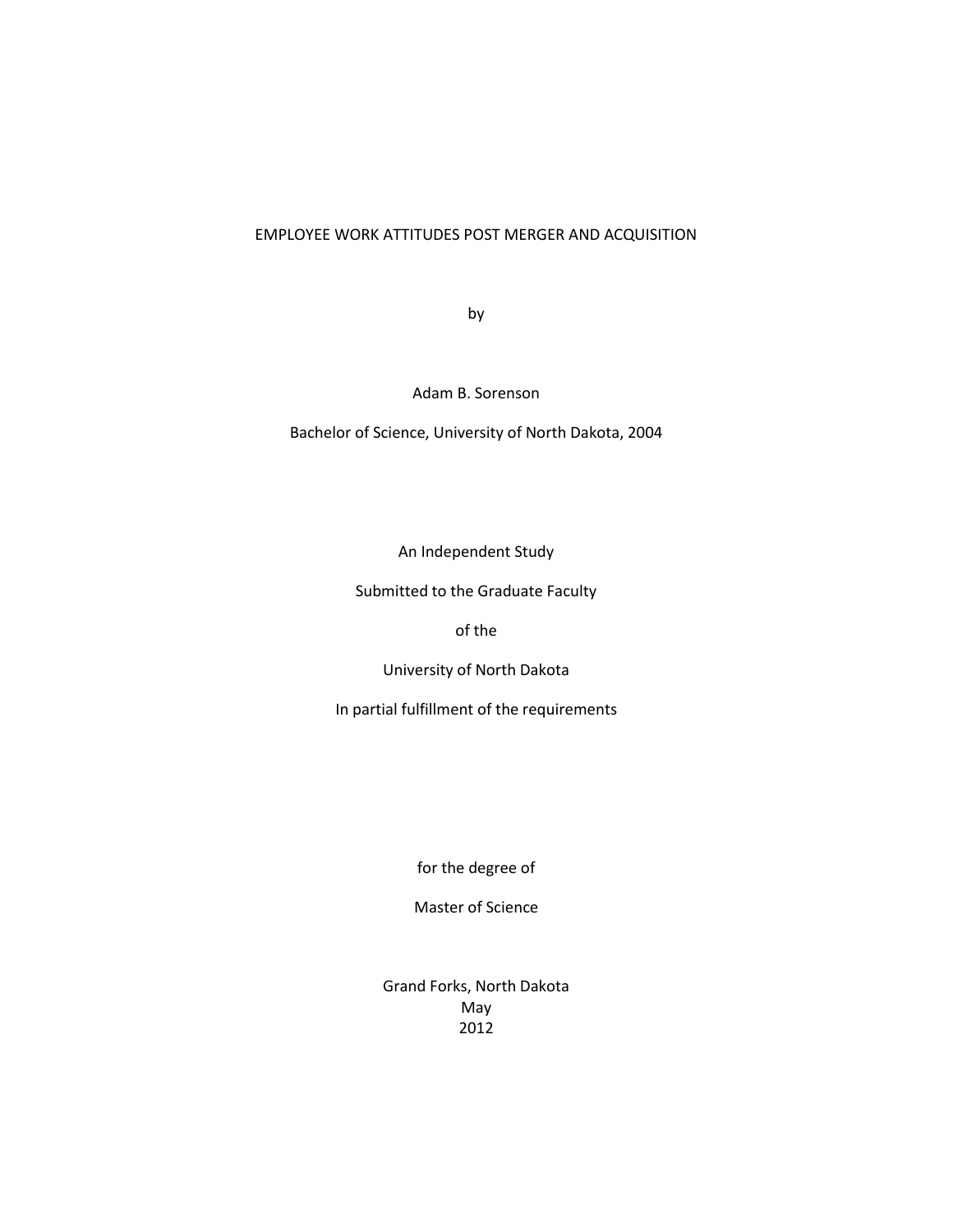The Faculty Advisor under whom the work has been done and is hereby approved, has read this independent study, submitted by Adam Sorenson, in partial fulfillment of the requirements for the Degree of Master of Science from the University of North Dakota.

(Advisor)

\_\_\_\_\_\_\_\_\_\_\_\_\_\_\_\_\_\_\_\_\_\_\_\_\_\_\_\_\_\_\_\_\_\_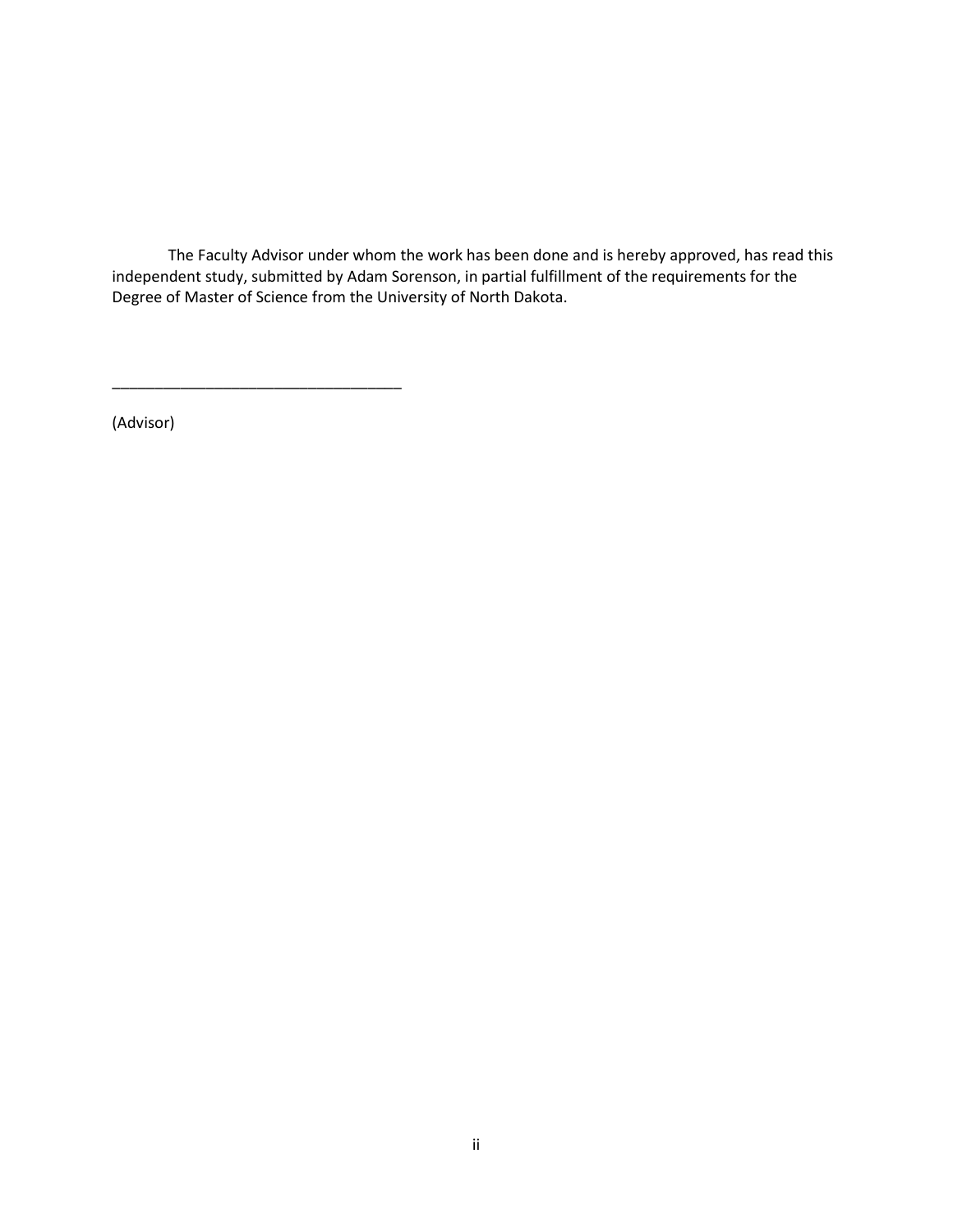# TABLE OF CONTENTS

|                | v   |
|----------------|-----|
|                | Vİ  |
|                | vii |
| <b>CHAPTER</b> |     |
| Ι.             | 1   |
|                | 3   |
|                | 4   |
|                | 5   |
|                | 5   |
|                | 5   |
|                | 6   |
|                | 8   |
|                | 9   |
|                | 10  |
|                | 11  |
| ΙΙ.            | 13  |
|                | 13  |
|                | 14  |
|                | 14  |
|                | 15  |
|                | 16  |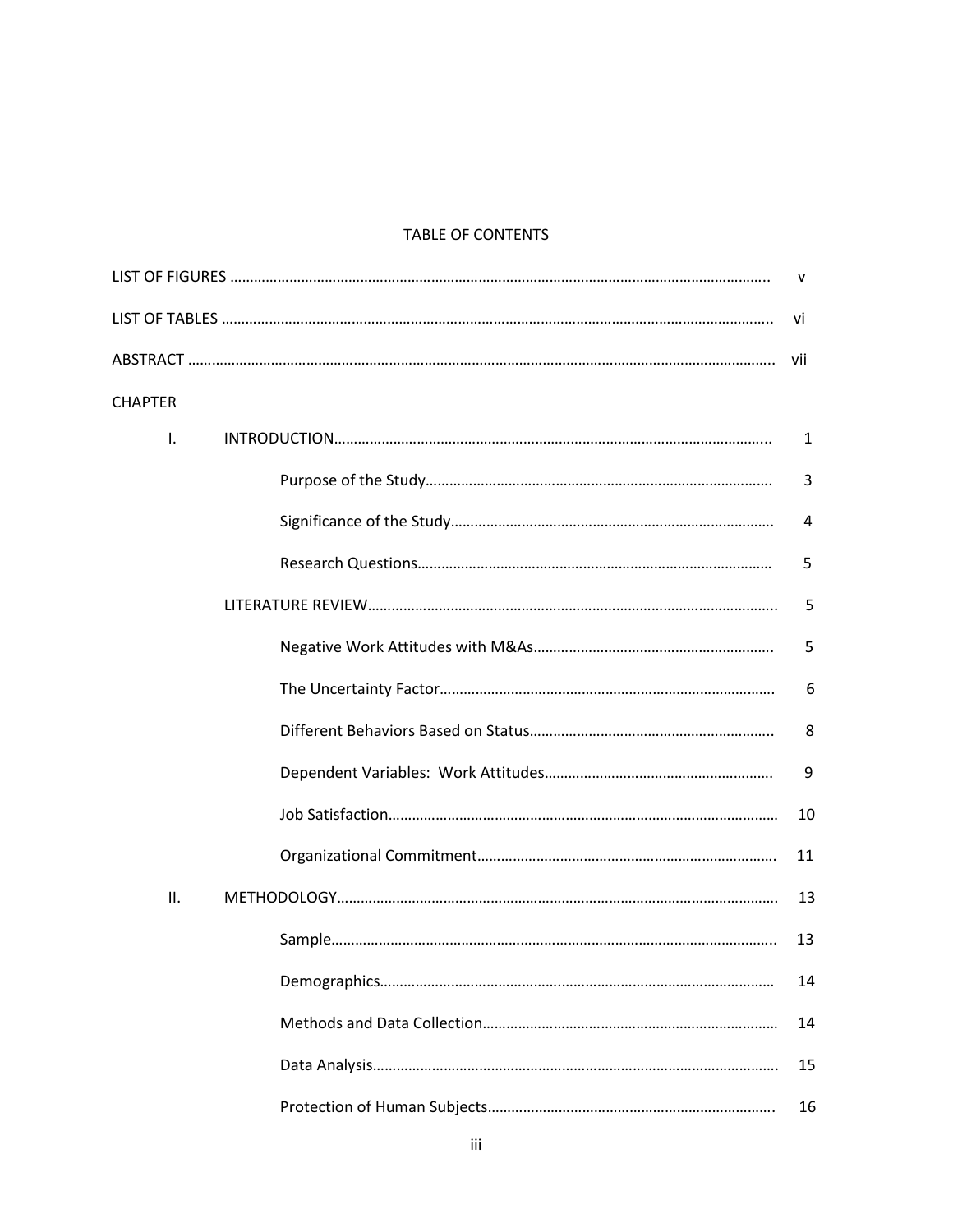| III. | 17 |
|------|----|
|      | 17 |
|      | 18 |
| IV.  | 22 |
|      | 22 |
|      | 24 |
|      | 25 |
|      | 26 |
|      | 28 |
|      | 31 |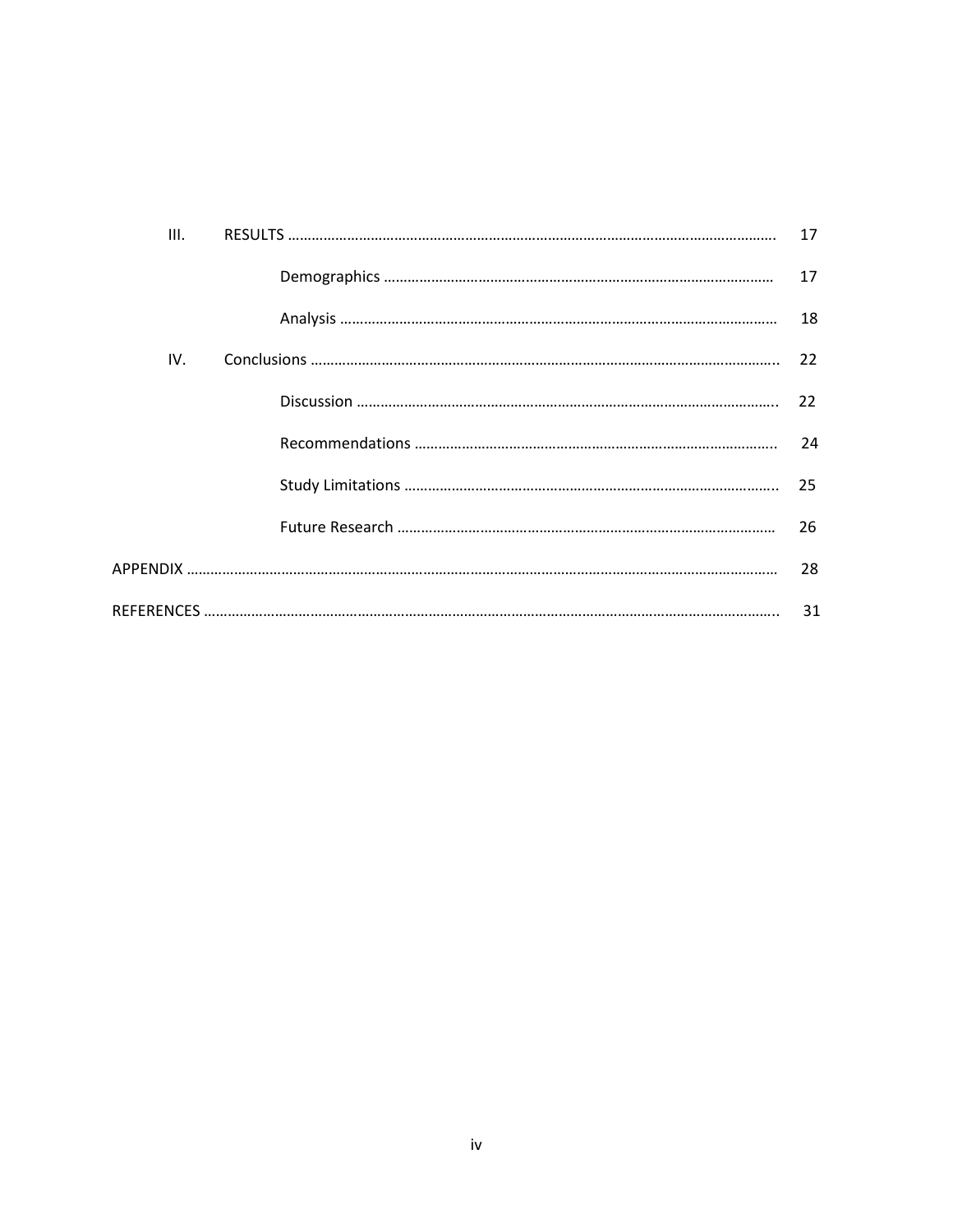# LIST OF FIGURES

| Figure | Page |
|--------|------|
| 1.     |      |
| 2.     |      |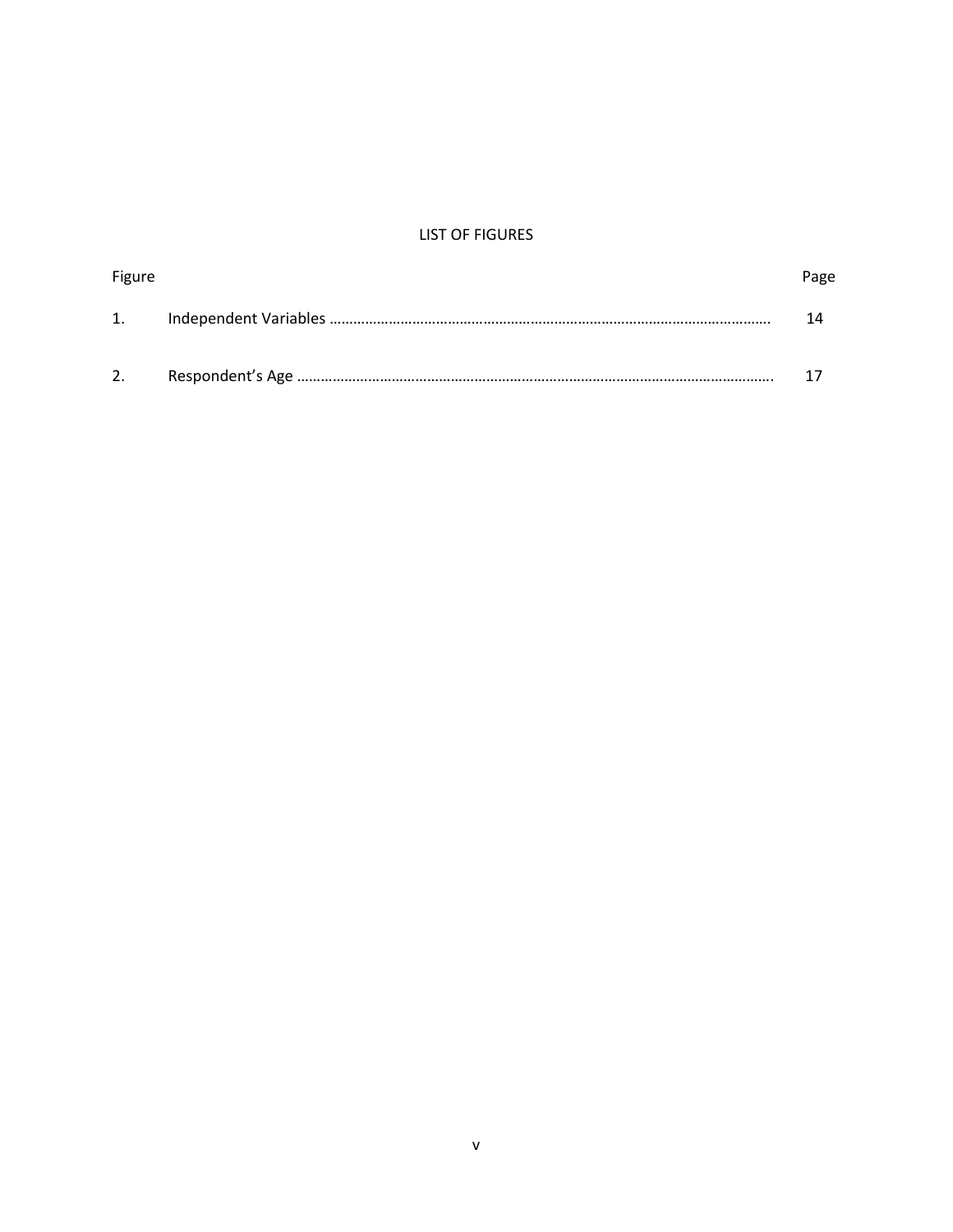# LIST OF TABLES

| Table | age |
|-------|-----|
| 1.    | 19  |
| 2.    | 19  |
| 3.    | 20  |
|       |     |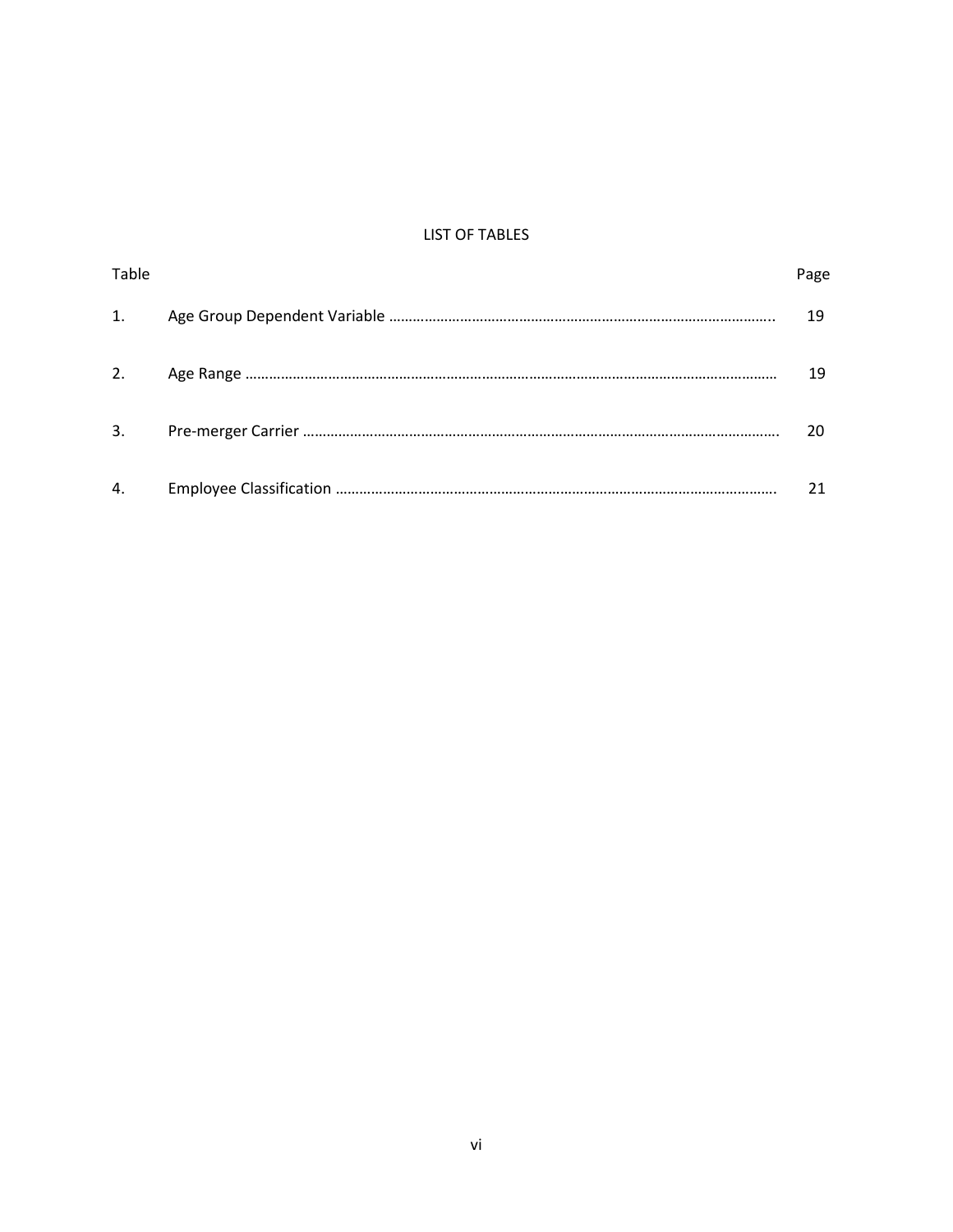## ABSTRACT

The airline industry has faced a devastating past decade with a loss of \$60 billion, and 150,000 jobs, the worst financial performance among any major industry, along with 186 bankruptcies over the last 30 years (The proposed United-Continental merger, 2010). Mergers and acquisitions have been the most recent remedy to the financial turmoil and instability. However, 70-80% of mergers fail to produce the benefits originally anticipated, often due to employee concerns (Selden & Colvin, 2003). The purpose of this research is to conduct a quantitative study on job satisfaction and organizational commitment with employees from a major airline after recently undertaking a merger.

A survey tool was created with a combination of demographic questions, a job satisfaction survey by Brayfield and Rothe (1951), and the organizational commitment questionnaire by Mowday, Porter and Steers (1979). Surveys were sent to 175 employees within an airline call center environment with 100 responses. Significant differences were found in the independent variables: age, employee classification and pre-merger employment status.

Employee problems are estimated to be responsible for one-third to one-half of all merger failures (Davey et al., 1988) Going forward, corporations need to take into account some of the inherent differences within employee work groups while involved in a merger integration. Employee considerations are just as important as financial considerations when corporations strategize the steps of a merger.

vii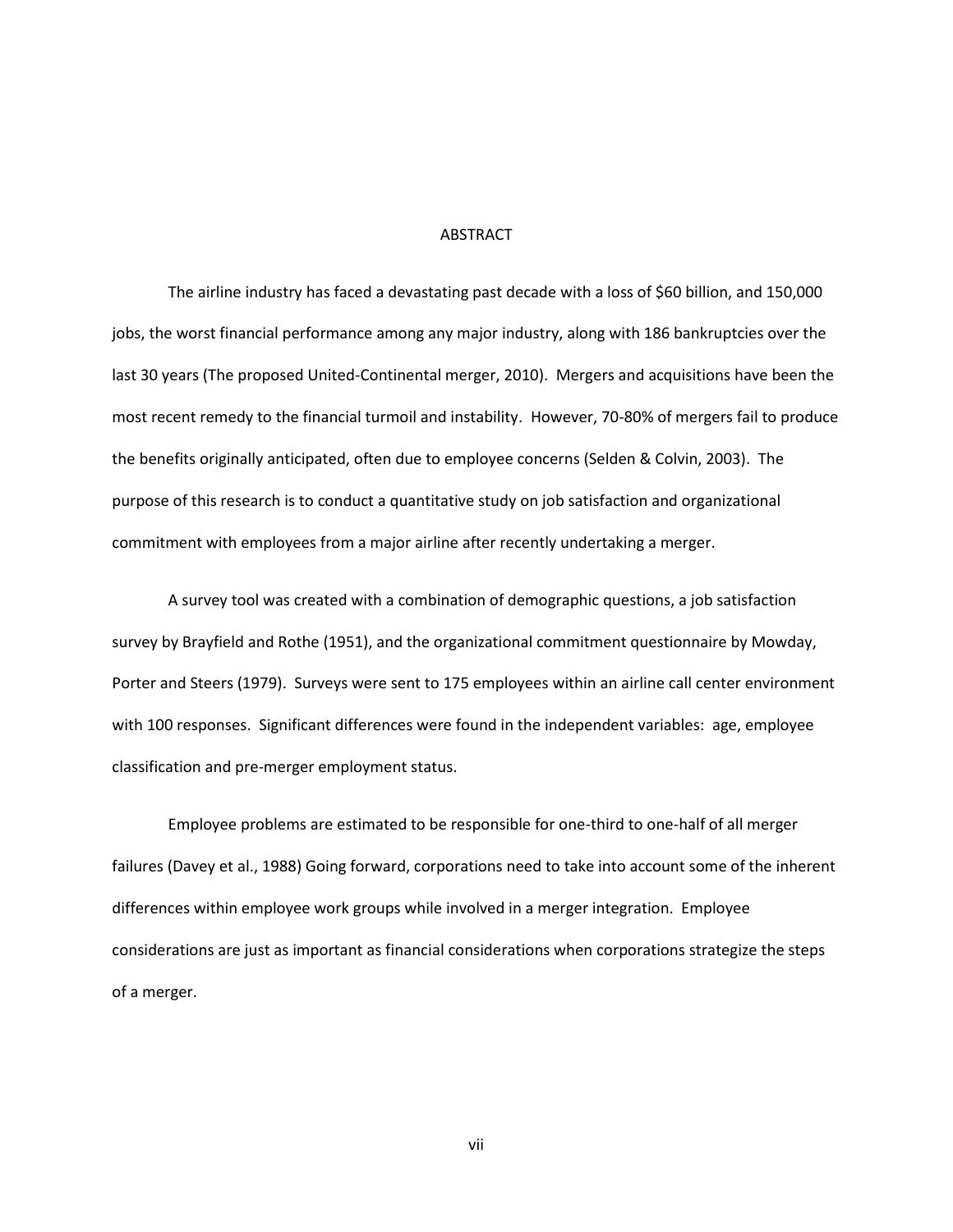## CHAPTER I

#### INTRODUCTION

Mergers and acquisitions (M&As) have become a lightning rod of activity within the airline industry over the past four years. Airline executives are striving to break out of the cycle of financial misfortune. Over the last ten years the U.S. airline industry has lost \$60 billion, and 150,000 jobs, the worst financial performance among any major industry, along with 186 bankruptcies over the last 30 years (The proposed United-Continental merger, 2010). Due to these monumental challenges, there have been three separate large scale U.S. airline mergers since 2008 including Delta/Northwest, United/Continental and Southwest/Airtran.

M&As have become the popular choice to combat the recent economic hardships faced by air carriers and also companies throughout other industries. According to The Economist (2011), America had the most M&As in 2010 out of all other countries. American companies were involved in 9,676 deals worth \$894.7 billion. Globally, M&A deals were worth \$2.8 trillion in 2010, up from \$2.3 trillion in 2009. Thus, one can derive that M&As remain a widely used strategy for companies in order to obtain sustainable competitive advantage against their major competitors. Cartwright and Cooper (1993) stated "Consequently, rather than increased profits, M&As have come to be associated with lowered morale, job dissatisfaction, unproductive behavior, acts of sabotage and petty theft, increased labor turnover and absenteeism rates, and worsening strike and accident rates." (p. 52). Thus, to create a successful merger there must be considerable attention geared towards employee interests. Cartwright and Cooper (1996) present evidence suggesting no more than 50% of M&As achieve their originally set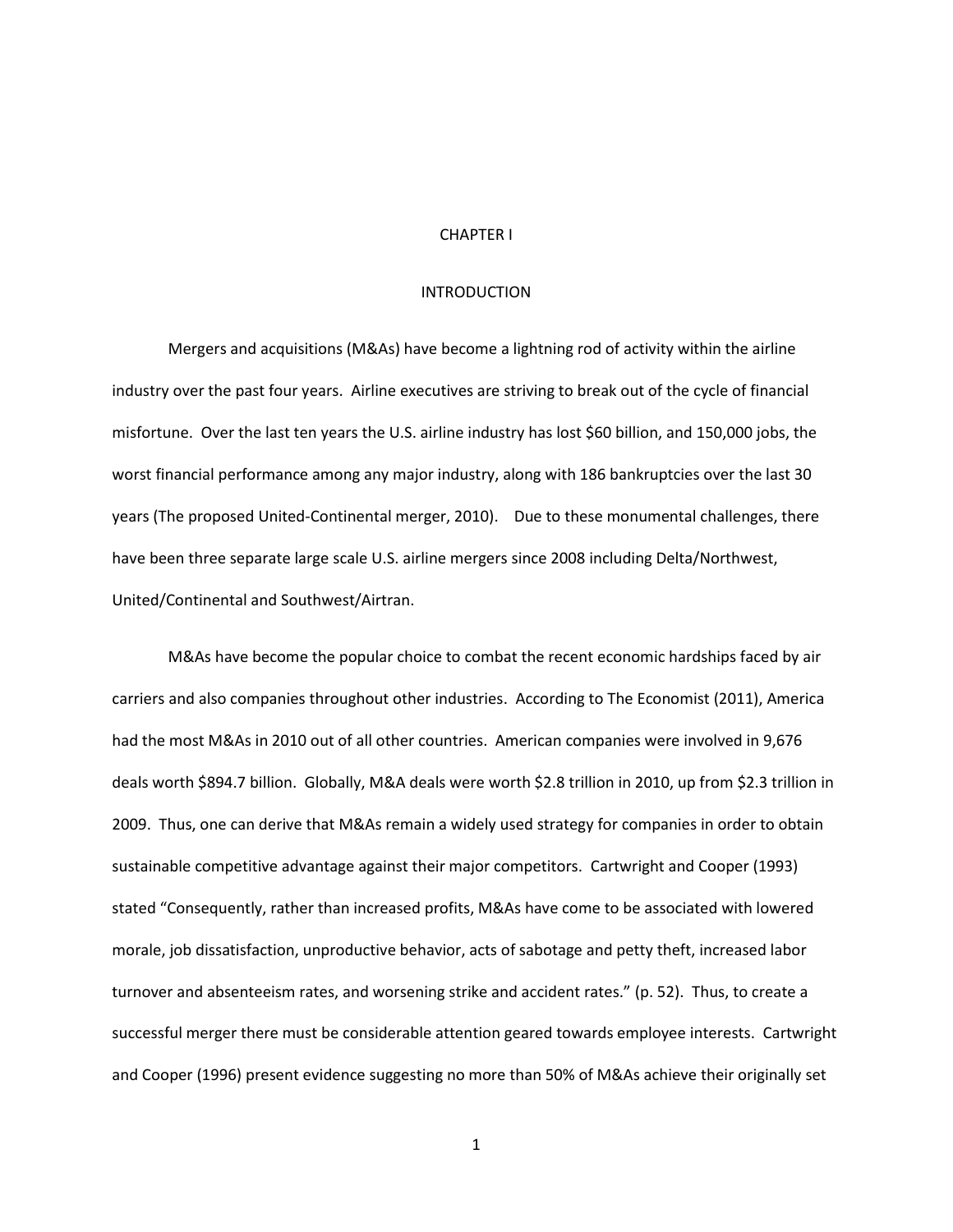goals and standards of success as anticipated. Employee issues are largely dismissed when negotiating M&As at the expense of financial aspects and this has been identified as an important factor in merger failure. Other research shows a more discouraging statistic. Selden and Colvin (2003) have stated that 70%-80% of acquisitions fail, meaning that they create no wealth for the shareholders of the acquiring company. More often than not, they destroy wealth. Due to the substantial rate of merger failures, the academic literature of the last decade has made a distinction between merger potential/planned synergies and synergy realization; "while ostensibly presented as a strategy for wealth creation, many organizational marriages fail to realize the potential synergism anticipated by the marriage brokers" (Cartwright & Cooper, 1993, p. 328).

To the employee, a M&A represents change. Human nature tends to resist change (Davey et al., 1988). Expectations around this change are often vague and driven by rumors. Rumors tend to start without accurate knowledge of what to expect. Employees fill in those gaps with their perceptions. If the perception is that the merger will affect the employee negatively, they are likely to display nonproductive tendencies. Job insecurity is often a likely feeling, and generally for good reason because labor reduction frequently occurs after a M&A. If an employee does not have the necessary skills to attain another job, they will most likely psychologically withdraw from the job. That has the potential to decrease organizational commitment, reduce job performance, decrease job satisfaction, and increase intentions to quit (Davey et al., 1988). Research by Ashford, Bobko, and Lee (1989) found similar results. Their findings found that job insecurity led to the following reactions: intentions to quit, reduced commitment, and reduced satisfaction. Their recommendations to combat this insecurity were to stress the importance of information. Positive and benign information can reestablish a person's sense of control and predictability. Job insecurity is a likely driver of stress in the workplace. The human and financial cost of occupational stress amounts to over 10% of the U.S. gross national product, with this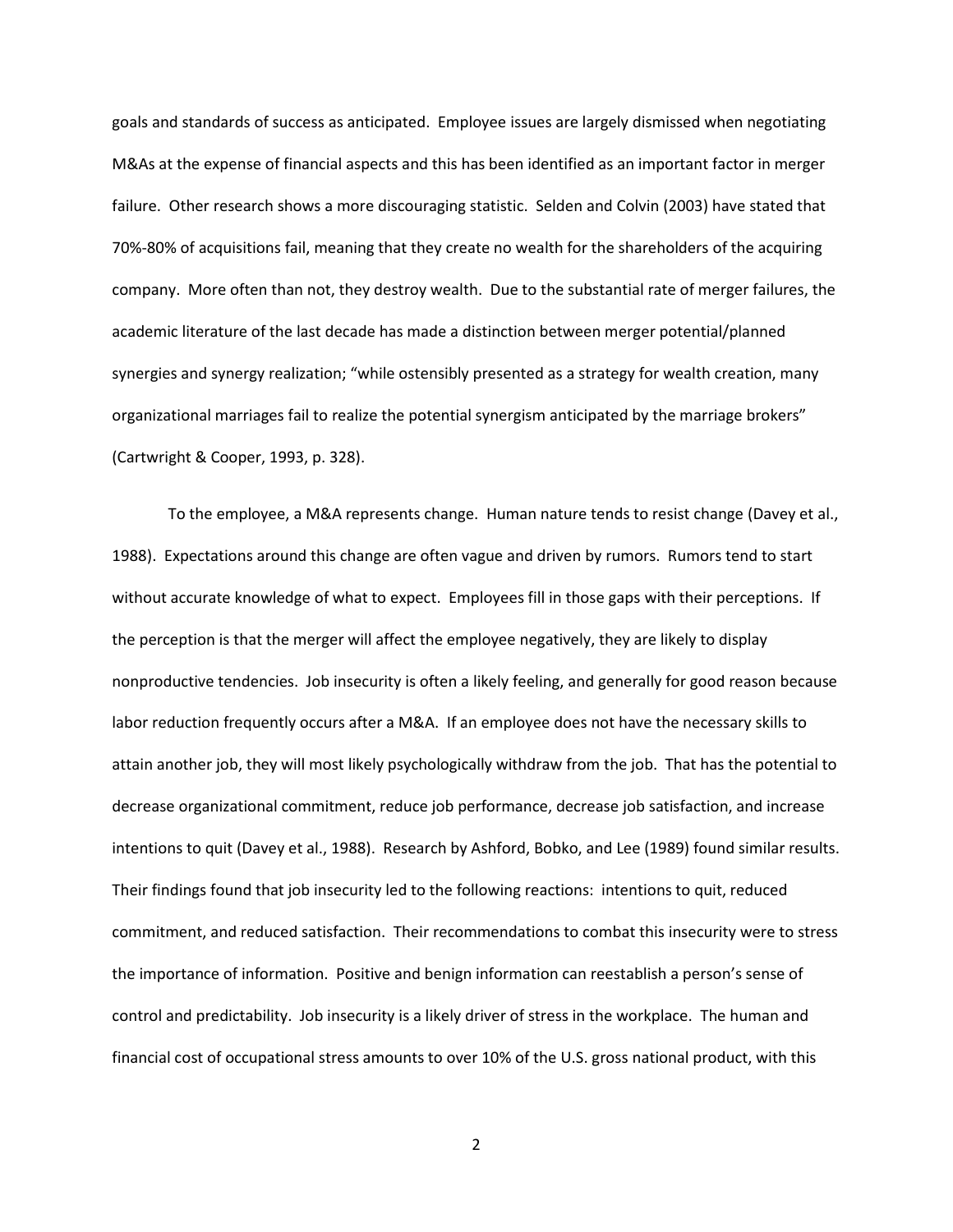figure including the cost spent each year in coping with the manifestations of job-generated stress (Cartwright & Cooper, 1996).

"Successfully managing employee attitudes and performance during an acquisition integration is vital because employees can choose to: leave the firm or remain, hold onto critical operational knowledge or share it, and raise their productivity level or become distracted by disruptions." (Keller & Nemanich, 2007, p. 52). Employee resistance to the change associated with a M&A or uncertainty about job responsibilities can reduce job performance at a critical time. The more the members of the postmerger organization feel like being a part of the combined group, the more they can identify with the new organization. Social identity research on M&As has determined that identification with the postmerger organization is directly related to higher job satisfaction, more extra-role behavior, and lower turnover and absenteeism (Dick, Lemmer & Wagner, 2004).

### Purpose of the Study

The airline industry continues to be plagued by conditions that are generally outside of their control. Fuel costs continue to be at historically high levels, geopolitical events are happening on an unfortunate consistent basis and the global recession drags on. In this highly competitive and deregulated industry, M&As are thought to be the possible cure. No deal, though, can be consummated without detailed attention to labor relations. An estimate by Davey et al. (1988) blames employee problems as being responsible for one-third to one-half of all merger failures.

The purpose of this study is to conduct quantitative research on job satisfaction and organizational commitment among employees of a major airline after undertaking a merger. Both job satisfaction and organizational commitment are important indicators of a successful and happy employee. Thus, the end result will provide a higher level of customer service and greater return on investment for the shareholders. Therefore, the underlying causes of employee satisfaction need to be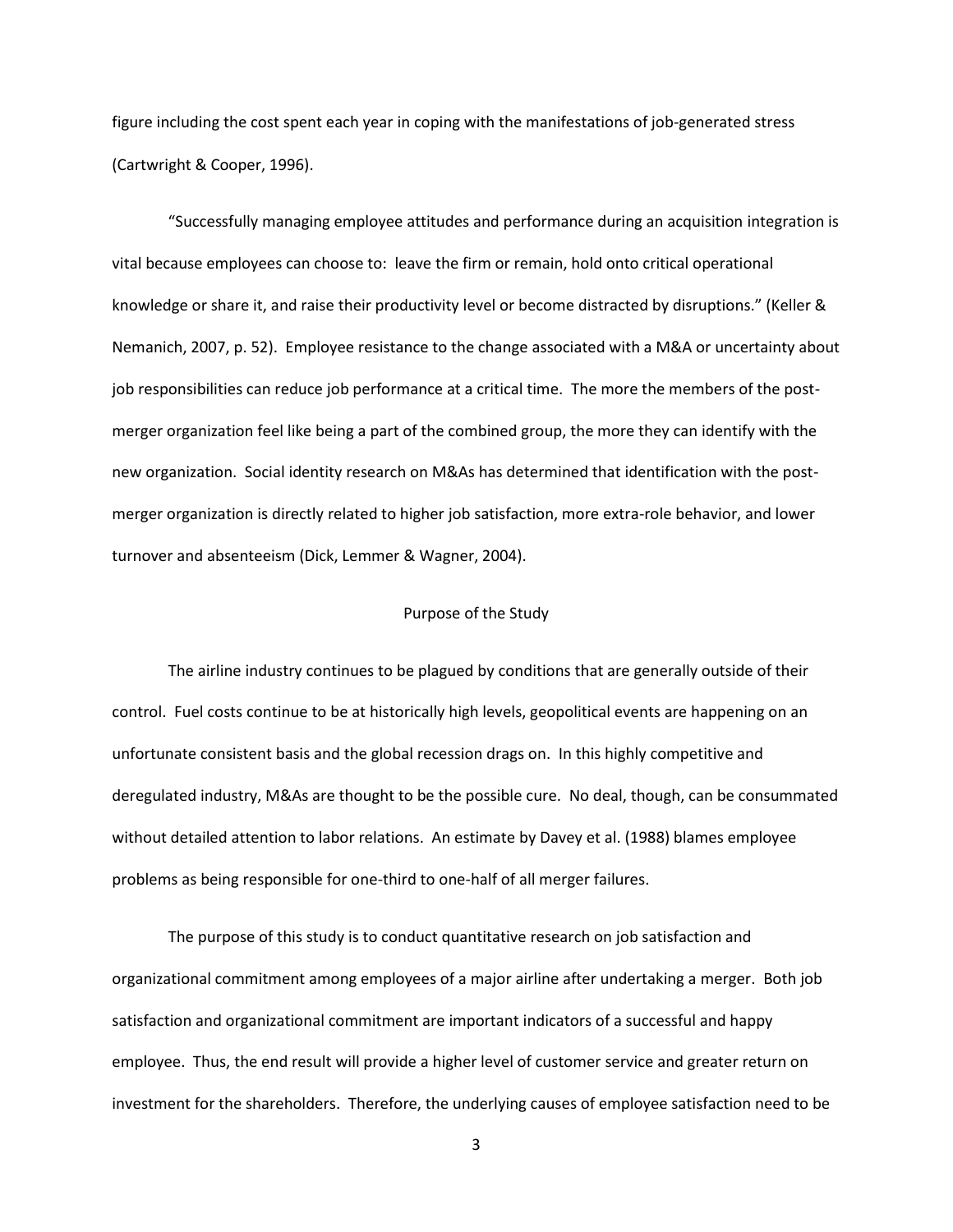studied carefully because their understanding has the potential of improving merger planning and outcomes. The effects of a M&A event on frontline employee has been researched extensively in the past (Creasey et al. 2009; Donald & Lotz, 2006; Denisi & Schweiger, 1991), however, there has been very little research within the airline industry specifically. This paper will expand previous research by looking into an airline which is a high customer service, and labor intensive transportation industry.

#### Significance of the Study

Labor problems are so impactful to a customer service industry, especially in the airlines; they can make or break a merger transaction. In 2009, a potential merger between Southwest and Frontier broke off due to the inability of the pilots' union of the respective carriers to come to a transition agreement (Schrader, 2009). This is just one example of many where if a company doesn't place important consideration to labor morale, employee issues can mitigate or eliminate any potential merger financial gains. This study will provide further evidence on the impact of a merger among the employees. The airline industry is heavily customer service oriented, so much that negative employeecustomer interactions can be detrimental to the business. Competition within the airline industry is so great that in most occasions a customer has multiple options to choose from when selecting which carrier to purchase a ticket. That is why importance needs to be placed on ensuring high employee morale.

The aviation industry is too important to the nation's economic prosperity to have a merger disaster created by labor unrest. In 2007, the U.S. passenger airline industry had operating revenues of nearly \$172 billion, equivalent to over 1% of the U.S. gross domestic product. The industry serves as an important engine for economic growth and a critical link in the nation's transportation infrastructure, carrying over 700 million passengers in 2007 (U.S. GAO, 2008).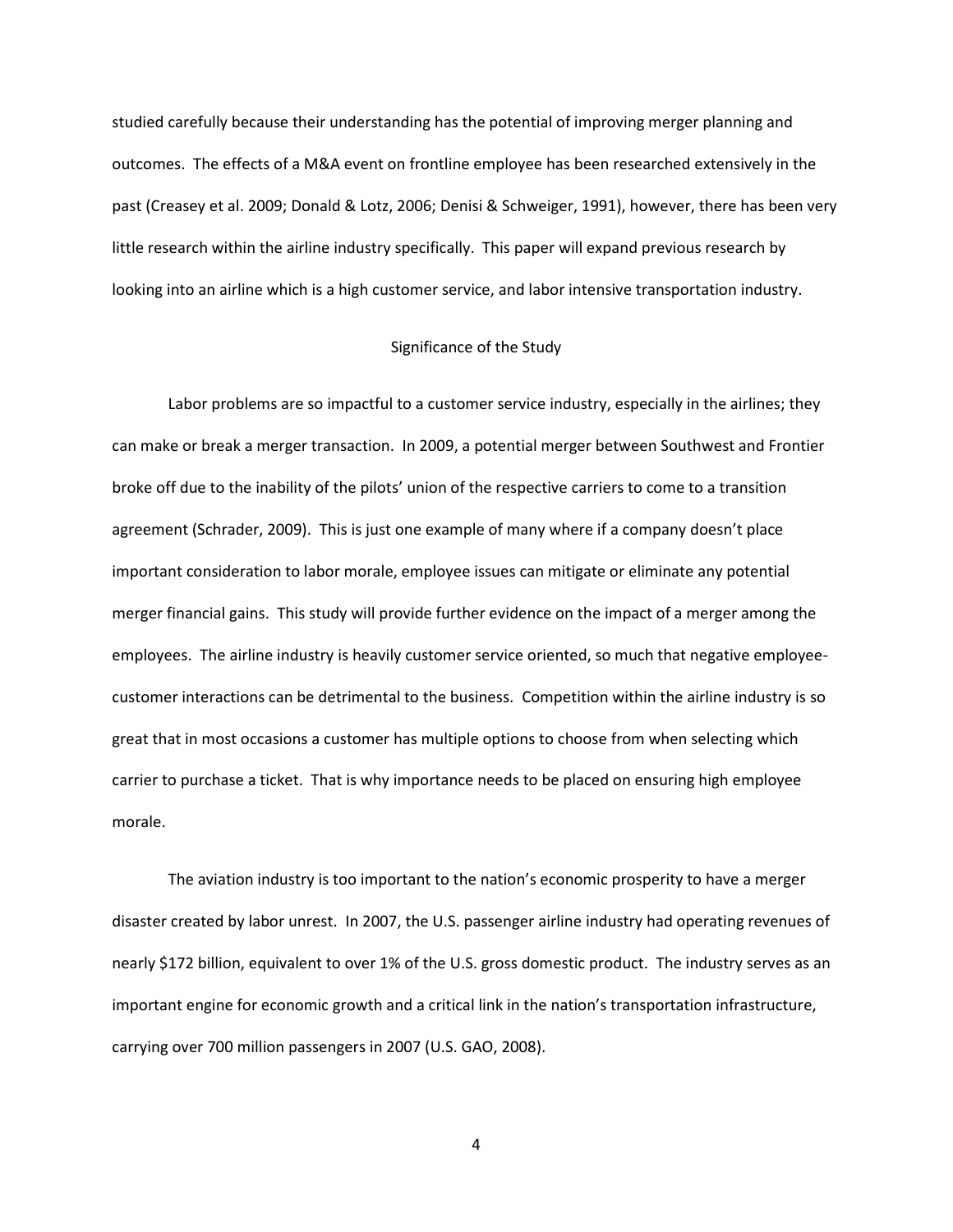#### Research Questions

The following questions were posed as part of this research:

- 1. Are there varying degrees of job satisfaction and organizational commitment among different groups of employees employed by the acquiring airline, acquired airline and management level of employees?
- 2. Is there a difference in job satisfaction and organizational commitment based on years of service or age among airline employees?
- 3. Does gender play a role in determining job satisfaction and organizational commitment?

#### LITERATURE REVIEW

#### Negative Work Attitudes with M&As

M&As are highly emotive and destabilizing change events. Marks (1987) suggested that they differ from other major organizational change in three respects: the rate of change, scale of change, and the critical mass of the unknown that they represent. They can create a high degree of stress and uncertainty and can lead to lowered morale, job dissatisfaction, unproductive behavior, acts of sabotage, increased staff turnover, and higher absenteeism rates. "M&As have become more often associated with lowered morale, job dissatisfaction, unproductive behavior, increased turnover and absenteeism, rather than with increased financial performance as expected" (Moran & Panasian, 2005, p. 3). Buono and Bowditch (1989) found that negative employee reactions to a M&A may lead to lower levels of job security, satisfaction and less favorable attitudes toward management. As Nemanich and Keller (2007, p. 49) stated: "unless managed successfully, these employee level outcomes can manifest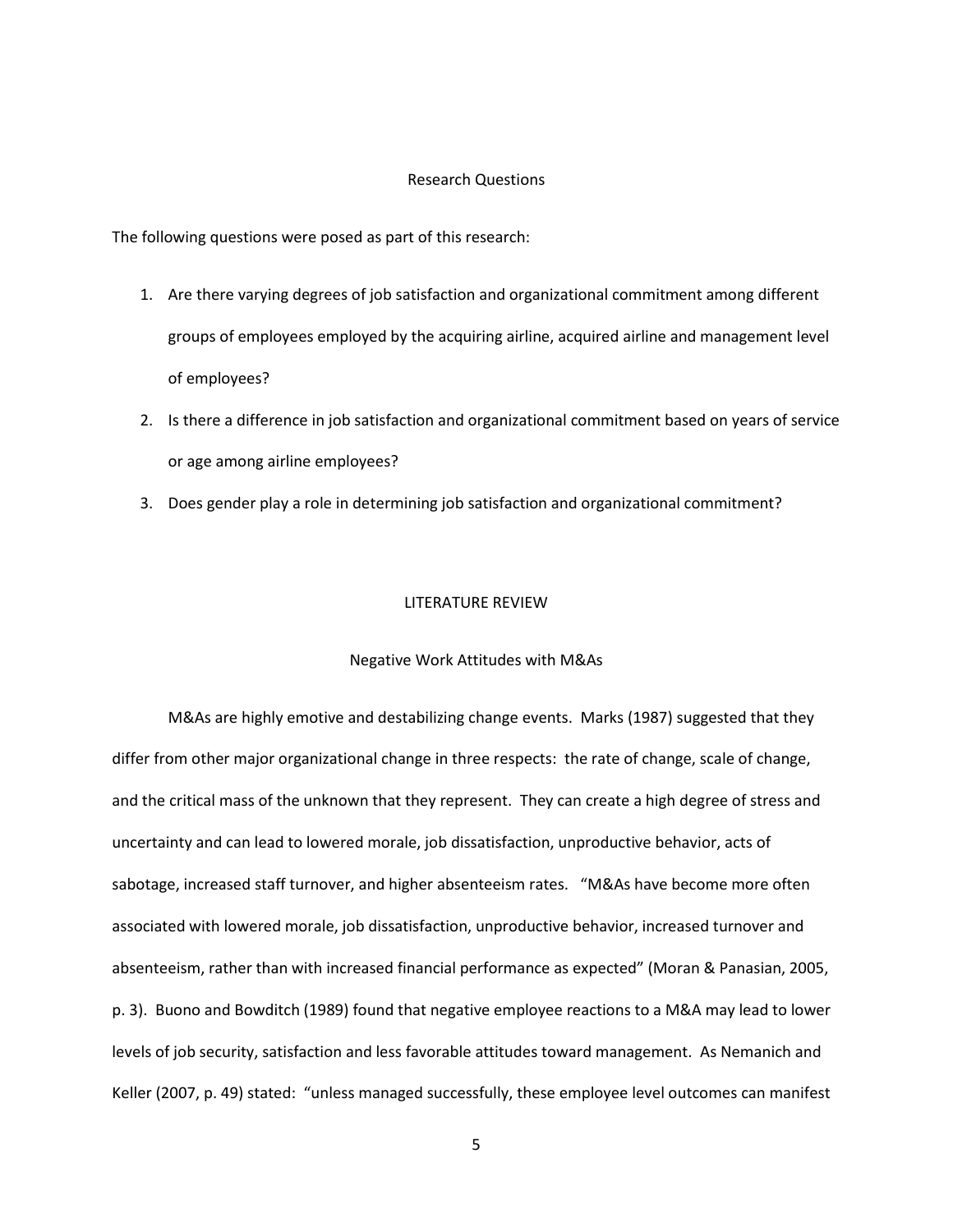themselves at the firm level as an exodus of talent, tardiness, absenteeism, lower productivity, reduced customer satisfaction, less innovation and ultimately reduced economic benefits…" These negative employee reactions are believed to be at least partially responsible for an unsuccessful M&A. So the question must be why do merger activities result in negative employee discontent? Moran and Panasian (2005) found two reasons why this occurs: first mergers are a source of tremendous change for the organization, and change, in any degree is likely to be a source of stress for the employee. Stress is widely researched as a cause for increased job dissatisfaction and then associated with the resulting outcomes of increased turnover, absenteeism, and reduced job performance. Stress often distorts communication at a time when the demand for information is at its highest. Secondly, the main source of stress in the M&A is the uncertainty surrounding the organizational and personnel changes that follow them. Employees are prone to reach for the most pessimistic information, regardless of the validity of the source (Donald & Lotz, 2004). Quite often, it is these uncertainties and unknowns that are more stressful to the employees rather than the actual changes themselves.

#### The Uncertainty Factor

Uncertainty can be a significant source of psychological strain during a M&A. The surrounding events might be perceived to be so complex and difficult that employees can't formulate a logical explanation of what is actually occurring. The uncertainty factor that is experienced due to a M&A has been given considerable attention in the research community. Denisi and Schweiger (1991) designed a study to measure empirically if M&As do lead to uncertainty and to assess the dysfunctional outcomes associated with it. The study was a longitudinal field experiment designed to provide a clear picture of the effects over time of M&As on individual employees. The data was collected in two separate manufacturing plants that were in the process of a merger. One plant was a control group in which the merger would be handled by local management on a traditional basis and the other experimental plant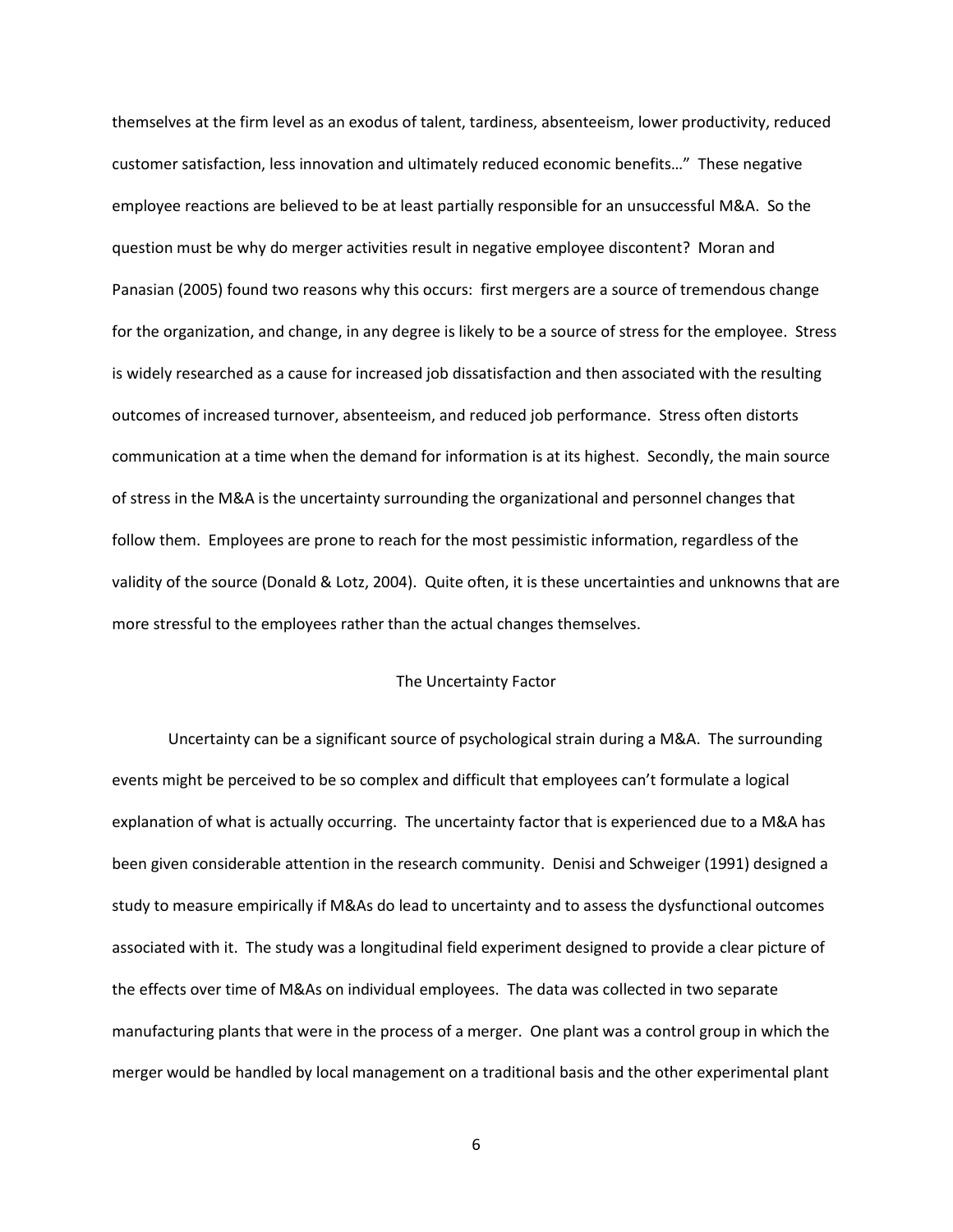would involve a communications program called a realistic merger preview. An employee survey was administered at four different points: before the impending merger was announced; following the announcement of the merger; three days after the introduction of the merger preview; and four months later. The main hypothesis that they were testing was if the announcement of the merger resulted in increased uncertainty, stress, absenteeism and turnover, and a decrease in their job satisfaction, commitment, intentions to stay with the organization, self-rated performance, and perceptions of the organization's trustworthiness, honesty and caring. The results were formed using subsequent univariate tests (ANOVA) and indicated significant increases in global stress, perceived uncertainty, and absenteeism; significant declines in job satisfaction, commitment and perceptions of the company's trustworthiness, honesty and caring; and no significant changes in self-reported performance. The experimental plant, with the high degree of merger related communications displayed less uncertainty and higher job satisfaction.

Additional relevant research by Davy et al. (1998) involved a longitudinal field study in a large firm trying to analyze the direct impact of a M&A on employee's attitudes, performance and behavioral intentions over time. Survey questionnaires were sent to 216 employees on two separate occasions: less than a month after the completion of the merger and the second one three months later. The empirical data suggested that employees' attitudes and intentions to leave or be absent deteriorate over time. The feelings of job insecurity and uncertainty significantly increased. Also, organizational commitment significantly decreased, while intentions to leave and be absent increased. As organizational commitment decreases, employees tend to look for new jobs, which distract them from their current work. This could be why during the three month period between surveys; respondents reported that their performance was lower than in all their years of service. There is a direct correlation between organizational commitment and job satisfaction to work performance.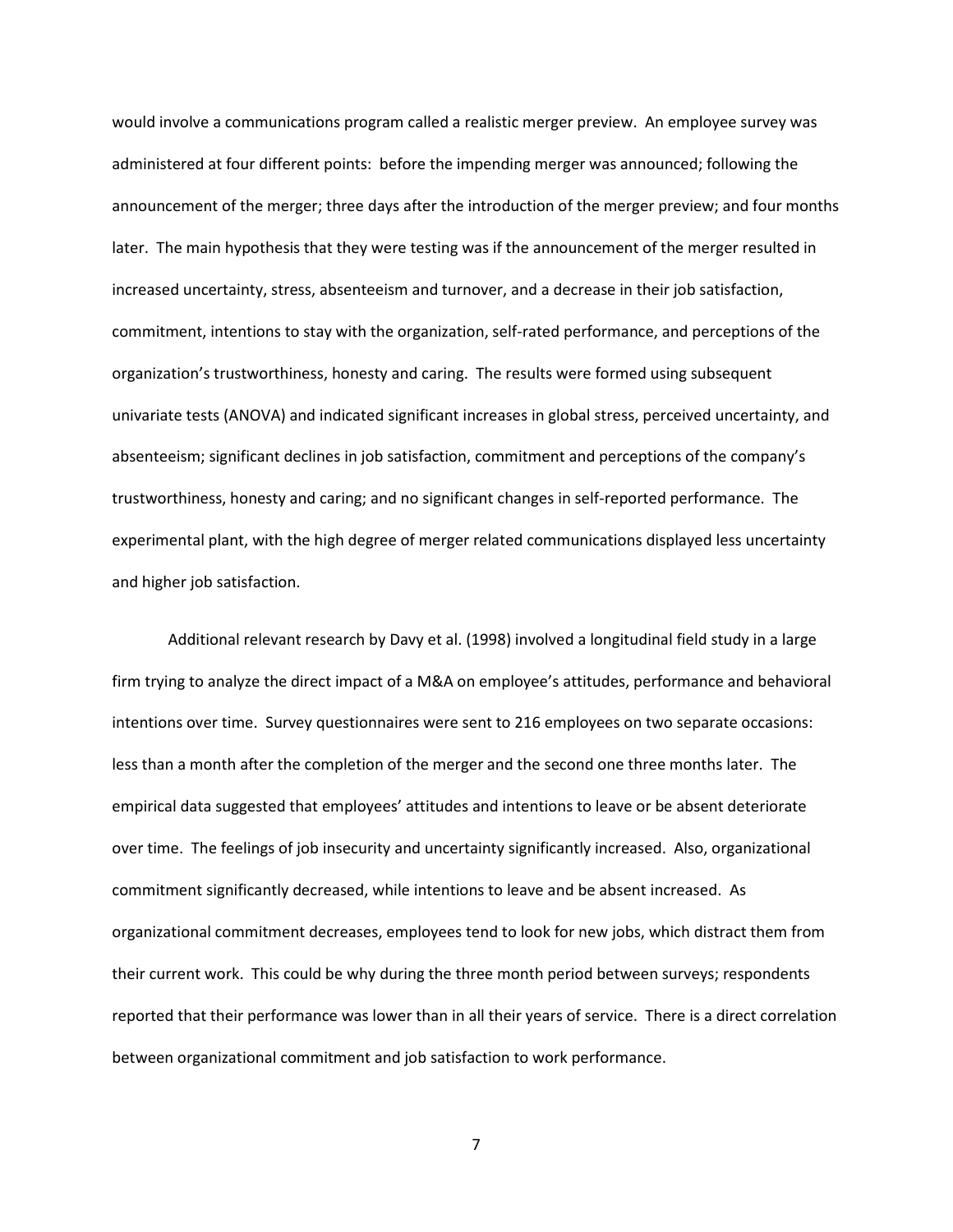#### Different Behaviors Based on Status

While employees in different jobs may interpret organizational change differently, it is also possible that employees at different job levels will react differently to M&A activities (Greenberg, 1995). While all employees, regardless of job level, may be concerned about their job security during a M&A, employees at different hierarchical levels may have varying interpretations of the M&A due to their differing degrees of power prior to the M&A. Employees with characteristics associated with greater job mobility (for example, higher levels of education, more years until retirement, and more work experience) tend to hold more favorable attitudes towards mergers (Covin et al., 1996). Research by Donald and Lotz (2006) was aimed to statistically analyze if employees at different job levels experience different perceived sources of stress and levels of communication satisfaction. Questionnaires were distributed to all levels of employees (N=105) at an insurance company which was in the process of being acquired. The results of the study indicated that there were no differences between managers, supervisors, and lower-level employees in the quantity or type of stress experienced and satisfaction with communication. These finding were counter to previous research which indicated that employees at different levels of the organizational hierarchy perceive and interpret organizational occurrences differently. The researcher noted that "It is possible that the acquisition in this study brought management and employees closer together and that the common enemy then became the acquirer against whom all could rally in a unified manner." (p. 7). Employees in acquired organizations tend to be suspicious of the new owners and constantly scan their communication for signs of being deceived.

Not only do employees in different jobs interpret organizational change differently, but also premerger and post-merger employees have varying degrees of satisfaction. Research by Pasha (2010) studied the impact of a bank merger on the employees involved. 50 employees were administered a questionnaire to study any such impact of the merger on motivation, satisfaction and performance. Out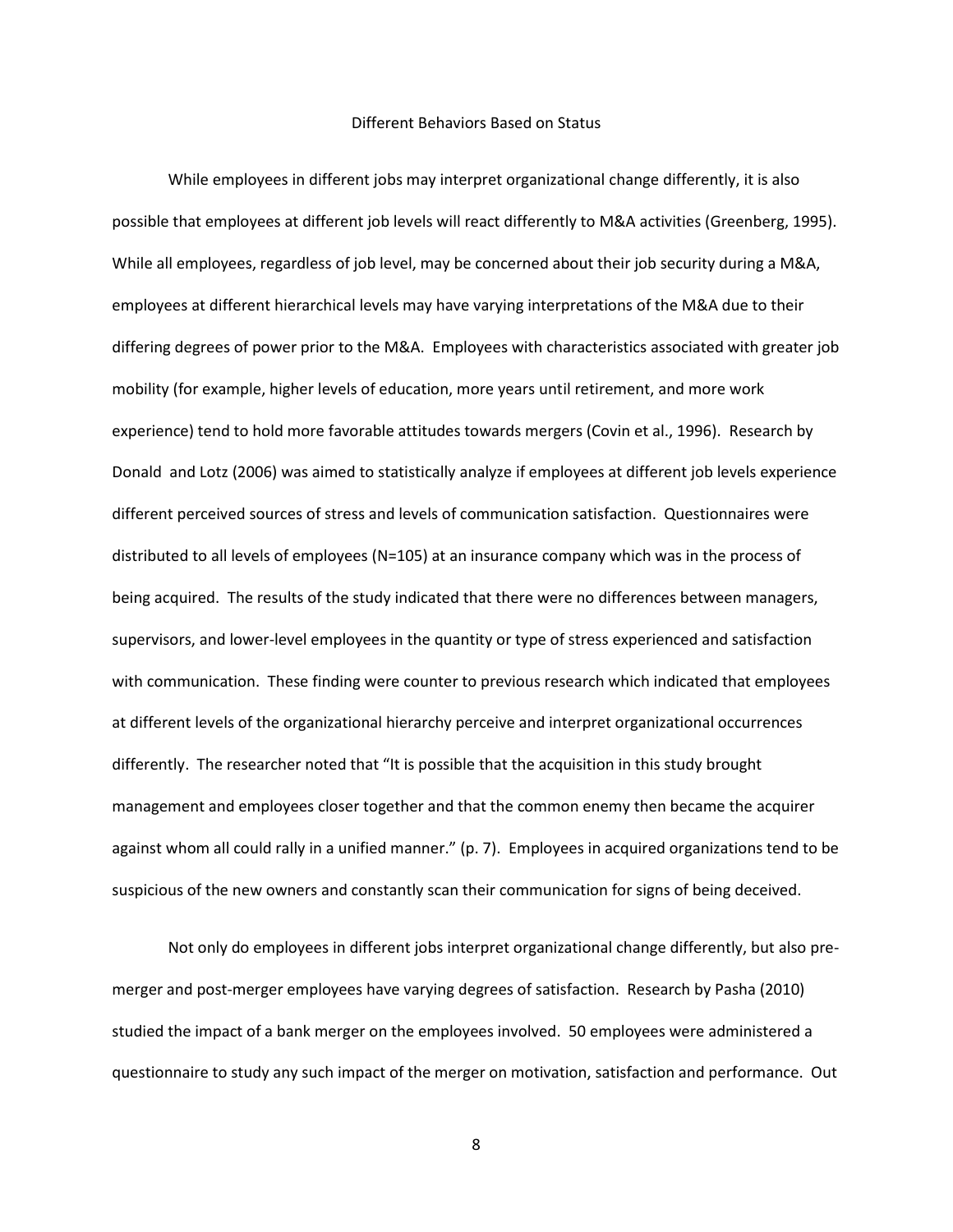of those 50 employees, 28 were employed before the merger took place and 22 joined the bank after the merger. The findings of the study showed that pre-merger employees were more satisfied statistically than post-merger employees. With both motivation and performance there was no notable difference among the pre-merger and post-merger work groups.

The type of M&A event also has implications on the effects on workers. Research by DelVecchio, Fairfied-Sonn, and Ogilvie (2002) studied long-term impacts of a merger on the employees. 2,075 surveys were sent to three different classifications of a merger including a friendly merger, hostile acquisition and a control group. The study revealed that post-merger attitudes of employees in the friendly merger group had higher job satisfaction and organizational commitment than the hostile and control groups. For this result might be obvious to some, past research had concluded that all M&A activity was disruptive to employees. This study showed that friendly mergers may carry with it fewer negative consequences than a hostile merger. These findings offer a sign of encouragement and promise to merger advocates, especially in cases of a friendly merger where organizations work collectively to join forces.

#### Work Attitudes

There are two dependent variables that were selected for this research study. Both job satisfaction and organizational commitment were chosen due to past research that has documented that these two variables correlate with key organizational objectives including absenteeism, turnover and work performance. These objectives have the capability to impact organizational effectiveness and financial success.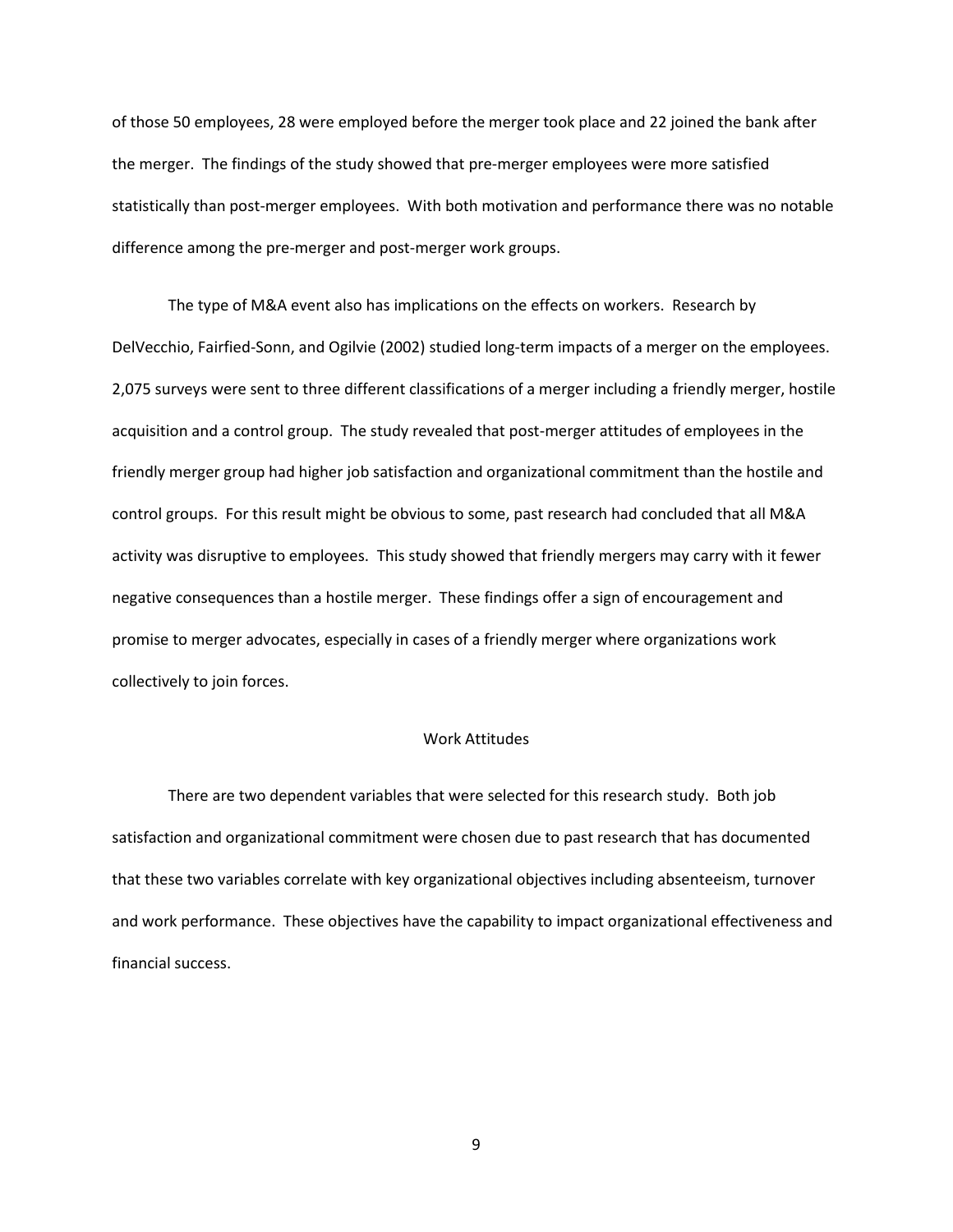#### Job Satisfaction

Job satisfaction has been defined as the level to which a person or employee has a positive affective attitude or orientation toward their job, these feelings being directed toward the job in general or toward facets of it (Hulin, Kendall & Smith, 1969). Due to the heavy demands placed on employees engaged in M&A integration, job satisfaction is important in maintaining positive employee performance and morale during difficult times.

Researchers Nemanich and Keller (2007) conducted a field study of employees involved in a major acquisition integration to address the relationships that leadership and climate had with subordinate acquisition acceptance, performance, and job satisfaction in an uncertain environment. Data was crafted using an employee questionnaire and a supervisory performance rating form five months after the acquisition occurred. The results suggested that transformational leadership has a direct relationship with job satisfaction. The authors hypothesize that this is done by creating a climate of goal clarity and by creating a climate receptive of new ideas during uncertain and changing times. Other transformational leadership behaviors that directly influence job satisfaction include idealized influence, inspirational motivation, individualized consideration and intellectual stimulation. All of these traits were found to positively correlate to job satisfaction.

Another study by Dick, Lemmer and Wagner (2004) showed additional factors that influence job satisfaction. A questionnaire was conducted with 459 employees of two merging hospitals with similar size. Results of the study indicated that employees who had identification with the pre-merger subunit and with the post-merger organization were positively correlated with higher job satisfaction. To the contrary, the lowest levels of job satisfaction were found with employees with weak identification with both pre and post-merger organizations. The authors theorized: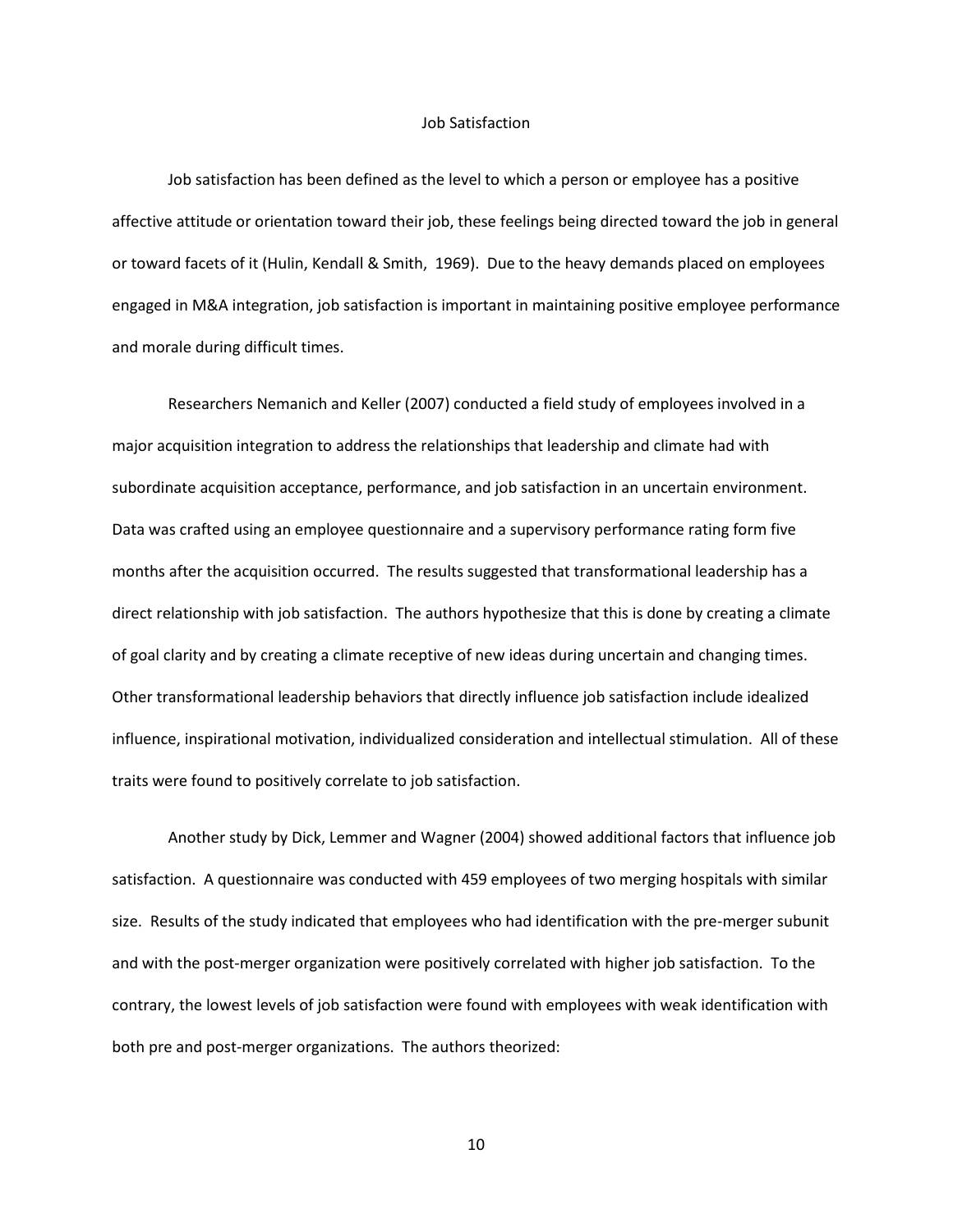The associations between identification and work-related attitudes demonstrate that those individuals who keep parts of their social identification with the former, pre-merger subunit, and who also develop bonds to the new, post-merger organization survive the change process best and have the lowest negative emotions and the most positive job satisfaction levels. (Dick, Lemmer & Wagner, 2004, p. 133)

Brayfield and Rothe (1951) developed a survey to measure job satisfaction quantitatively. The scale was created by a combination of previously used scales including the Thurstone scale and Likert scoring system. Evidence for high reliability of the measurement rests upon the nature of the items, the method of construction, and its differentiating power when applied to two groups which could reasonably be assumed to differ in job satisfaction. The authors theorized that the effectiveness of selection, training, and supervisory programs should be gauged by the effect on employees' satisfaction with their work. An example question to this survey is: "I feel real enjoyment in my work". This job satisfaction index survey has been used by multiple authors as the primary data instrument (Buono & Bowditch, 1989; DelVecchio, Fairfield-Sonn & Ogilvie, 2002).

#### Organizational Commitment

Mowday, Porter, and Steers (1982) define organizational commitment as "the relative strength of an individual's identification with and involvement in a particular organization. Conceptually, it can be characterized by at least three factors: (a) a strong belief in and acceptance of the organization's goals and values; (b) a willingness to exert considerable effort on behalf of the organization; and (c) a strong desire to maintain membership in the organization" (p. 27). Organizational commitment is much more than passive loyalty to a company. It also involves an active relationship with the company such that employees are willing to give something extra of themselves in order to contribute to the company's well being. The success of the company is just as important to the person as success for the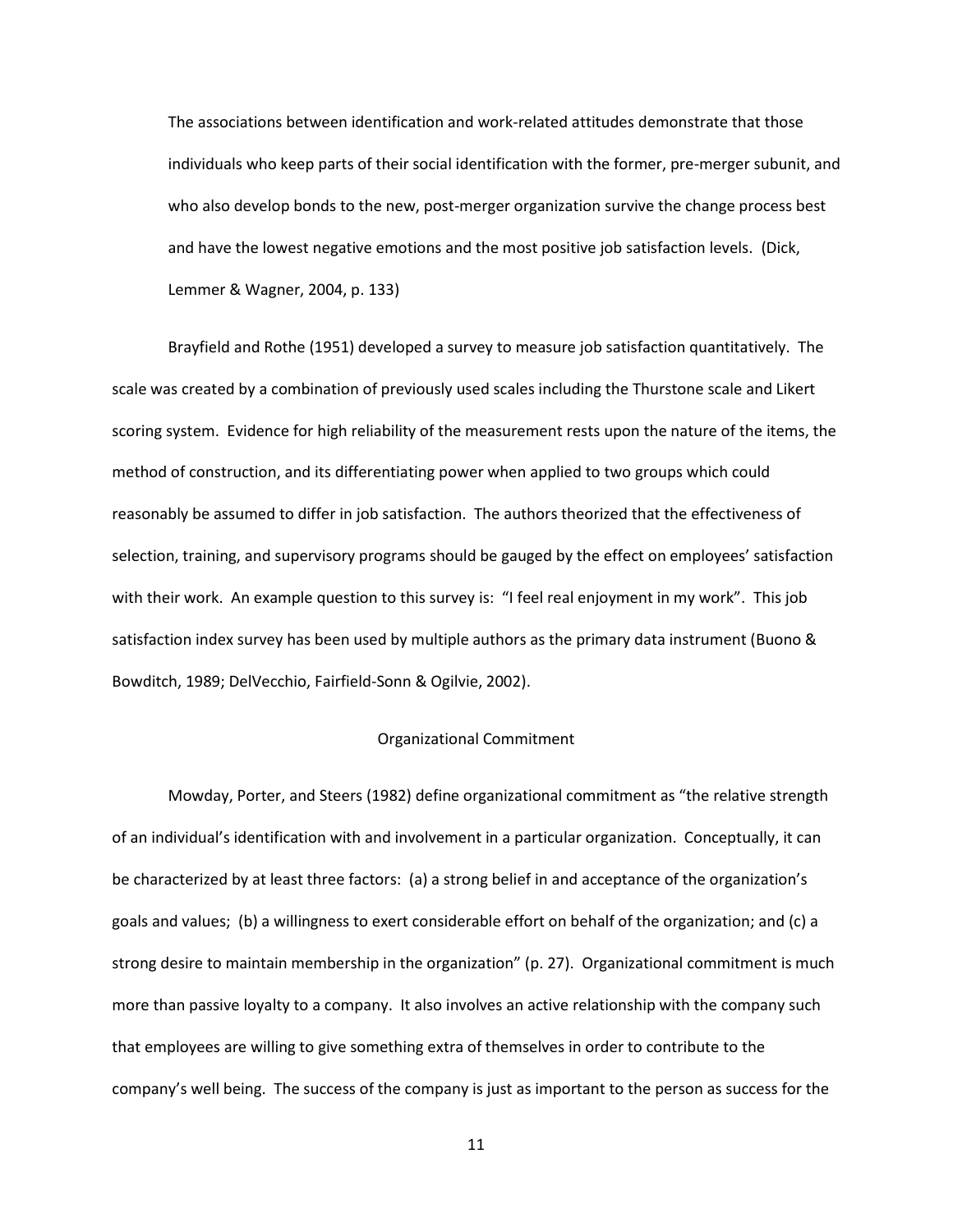individual employee. The commitment emphasizes attachment to the company, including its goals and values. A common theme with organizational commitment is a notion of exchange (Mowday, Porter & Steers, 1982). Employees come to work with certain needs, desires, and skills and expect to find a work environment where they can use these abilities and satisfy their basic needs. Organizational commitment increases when the company provides for these certain needs. However, when the organization is not dependable or fails to provide employees with challenging and important tasks, commitment levels reduce.

Organizational commitment was assessed using the 9-item short version of the Organizational Commitment Questionnaire (OCQ) (Mowday, Porter & Steers, 1979). The OCQ studies possible feelings that a person has about the organization for which they work and is measured on a 5-point likert scale ranging from strongly disagree to strongly agree. An example question to this survey is: "I am willing to put in a great deal of effort beyond that expected in order to help this organization be successful."

To test for validity and reliability of the OCQ test, Mowday, Porter and Steers (1979) administered this questionnaire to 2,563 employees working in a wide variety of jobs in nine different work organizations. This broadly detailed study found statistical data to prove a valid and legitimate organizational commitment test. In order to examine the stability of the OCQ over time, test-retest reliabilities were computed over multiple periods of time and showed favorable results. The OCQ was also found to be strongly related to employee's own estimates of how long they would remain with the organization. Finally, the predictive power of the OCQ was tested to measure the actual inverse relationship between commitment and employee turnover or absenteeism. Multiple past studies have used the OCQ test in their own research to test for organizational commitment (Ashford, Bobko & Lee, 1989; Bennett, Linde, & Settoon, 1996; DelVecchio, Fairfield & Ogilvie, 2002).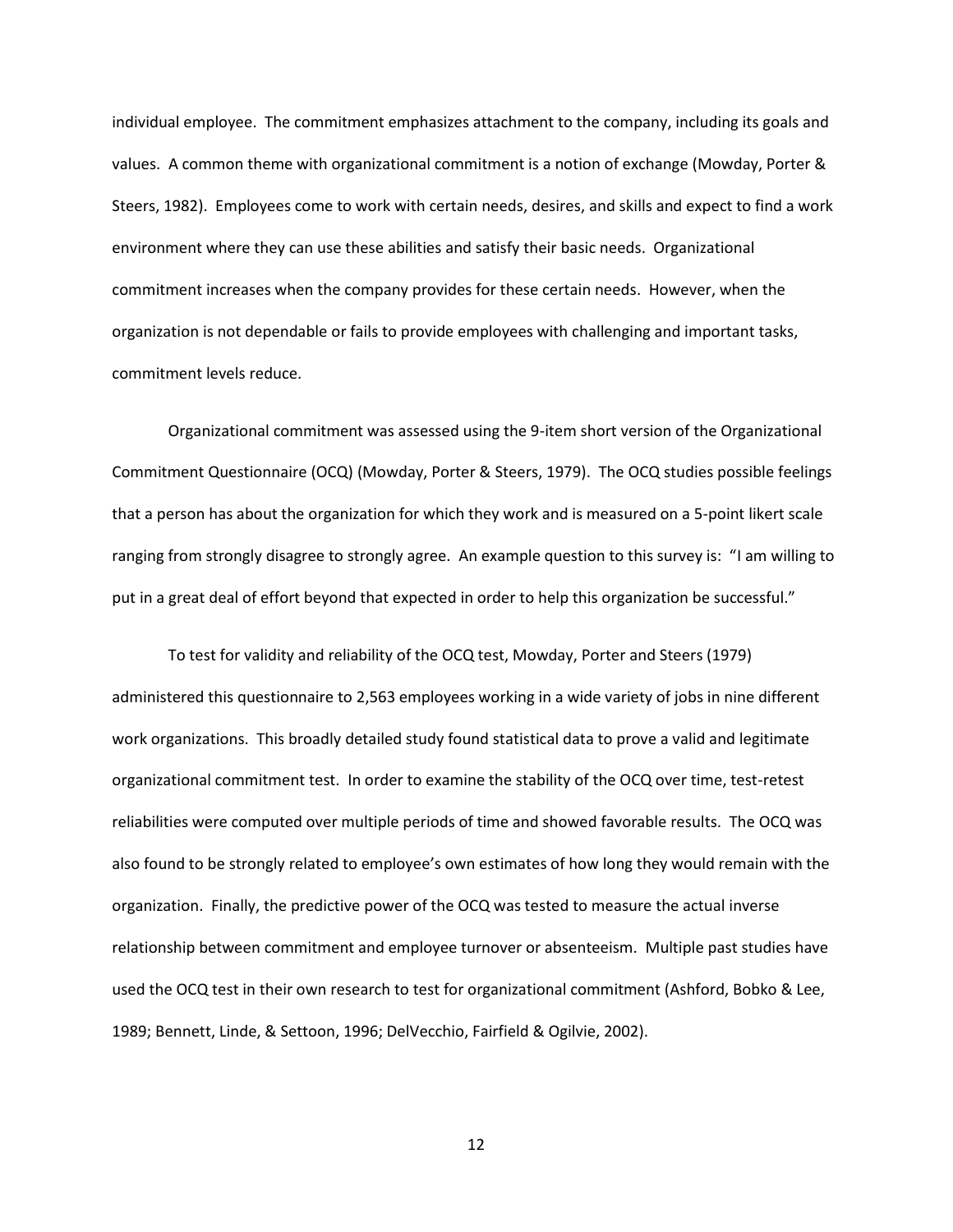## CHAPTER II

## **METHODOLOGY**

The research will be conducted utilizing employees of two major U.S. airlines that underwent a friendly merger that was initially approved in 2008. Due to regulatory hurdles required to integrate the two separate airlines, full legal implementation of the merger did not take place until the end of 2009. Data collected for this paper will take a look at short-term impacts that a merger has on its employees including job satisfaction and organizational commitment. Labor acceptance of a merger is a vital step in achieving the anticipated revenue and operational synergies. Without labor buy-in, a merger faces many potential problems including a lack of productivity, employee turnover, and diminishment of high customer service.

## Sample

Respondents for this study are all located at a Midwest call center operation. This office consists of a workgroup that is approximately 80% from the pre-merger acquired airline. Only 20% of the employees come from the larger, acquiring airline. The combined workforce includes approximately 180 total employees. The job duties for these employees consist of airline reservation functions including taking phone calls to book reservations or for service requests. Both frontline employees and management level employees are included in the sample size. Frontline employees consist of hourly paid employees who directly work with customers or ramp operations. Management level employees consist of merit employees who manage and lead the frontline employees.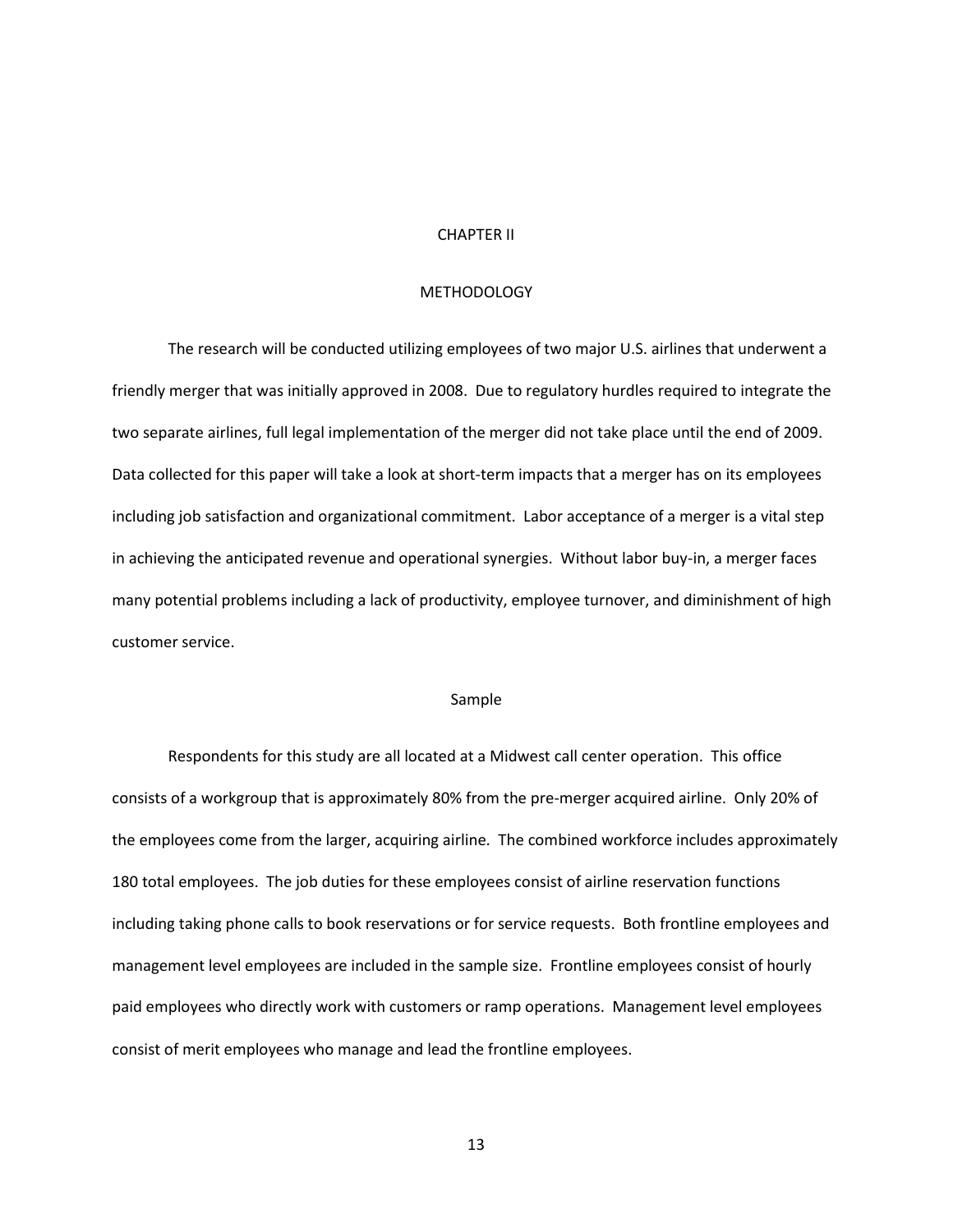#### Demographics

To examine specific influences on job satisfaction and organizational commitment, this research study will statistically analyze the following independent variables: age, gender, and pre-merger status. These variables were selected because each of them can potentially have a significant effect on work attitudes. The years of service variable will be computed based on how many years the employee has worked at the combined airline. The ranges will be  $0 - 10$  years of service are considered "junior" employees and 11 years of service and greater are considered "senior" employees. This will help address whether or not more junior or senior employees have a factor in differing work attitudes. The gender variable will determine if being a male or female play a significant role to varying degrees of job satisfaction and organizational commitment. The pre-merger employment status will be computed based on if the employee was originally employed by the acquired airline or the acquiring airline. This research will once again analyze another factor that could influence work attitudes.

| There is macpellacile variables.<br><b>Independent Variable</b> | <b>Available Responses</b> |                    |                   |  |  |
|-----------------------------------------------------------------|----------------------------|--------------------|-------------------|--|--|
| Gender                                                          | Male                       |                    | Female            |  |  |
| Age                                                             | 25-31<br>18-24             | $32 - 38$<br>39-45 | $46+$             |  |  |
| <b>Seniority</b>                                                | 0-5 years                  | 6-10 years         | $11+$ years       |  |  |
| <b>Pre-merger status</b>                                        | acquired airline           |                    | acquiring airline |  |  |
| <b>Employee classification</b>                                  | Frontline                  |                    | Management        |  |  |

Figure 1. Independent variables.

## Methods and Data Collection

To collect data for this study, emails containing a link to an electronic survey were sent to all

individuals included in the sample size. The electronic survey was administered by an online survey tool.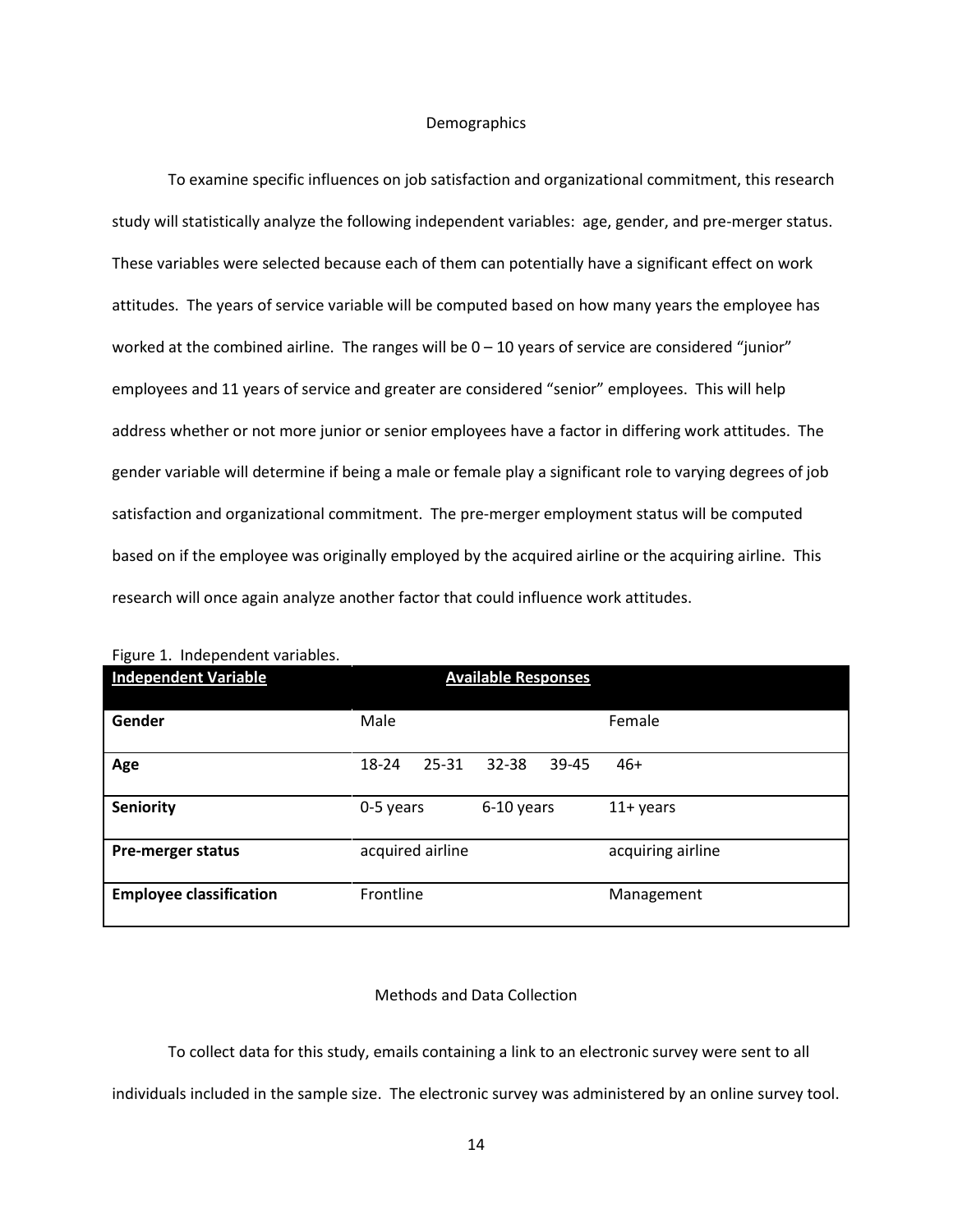The email contained simple instructions on how to complete the survey. To protect the anonymity, all respondents are clearly advised that names are not associated with the completed surveys. In addition, the instructions state that the survey is for educational research only, and that the airline is not involved with the research project in any way. The results will be shared with the airline, but only for informational and improvement purposes. To increase participation a reminder email was sent one week after the original email. Also, in an effort to improve familiarization and acceptance to this survey, operational leaders briefed frontline employees to encourage participation and inform employees that it is ok to complete the survey during work time. Upon completion of the survey response period, the results were downloaded onto a secure (password protected) laptop. Data was converted into Microsoft excel format for further analysis.

The dependent measures used in this research were job satisfaction and organizational commitment. Job satisfaction was measured using four questions from the job satisfaction questionnaire of Brayfield and Rothe (1951) by using the same 5-point Likert type scale format. Organizational commitment was measured using nine questions from the short version of the Organizational Commitment questionnaire of Mowday, Porter and Steers (1979) by using the same 5 point Likert type scale format.

#### Data Analysis

The research questions were tested with data collected from the questionnaire and analyzed with SPSS statistical software. A t-test was used to test the means among the two different groups including gender, pre-merger status, job classification, and seniority. Both job satisfaction and organizational commitment were computed separately. The t-test was chosen as the appropriate statistical test due to the ability to compare two different means for significance.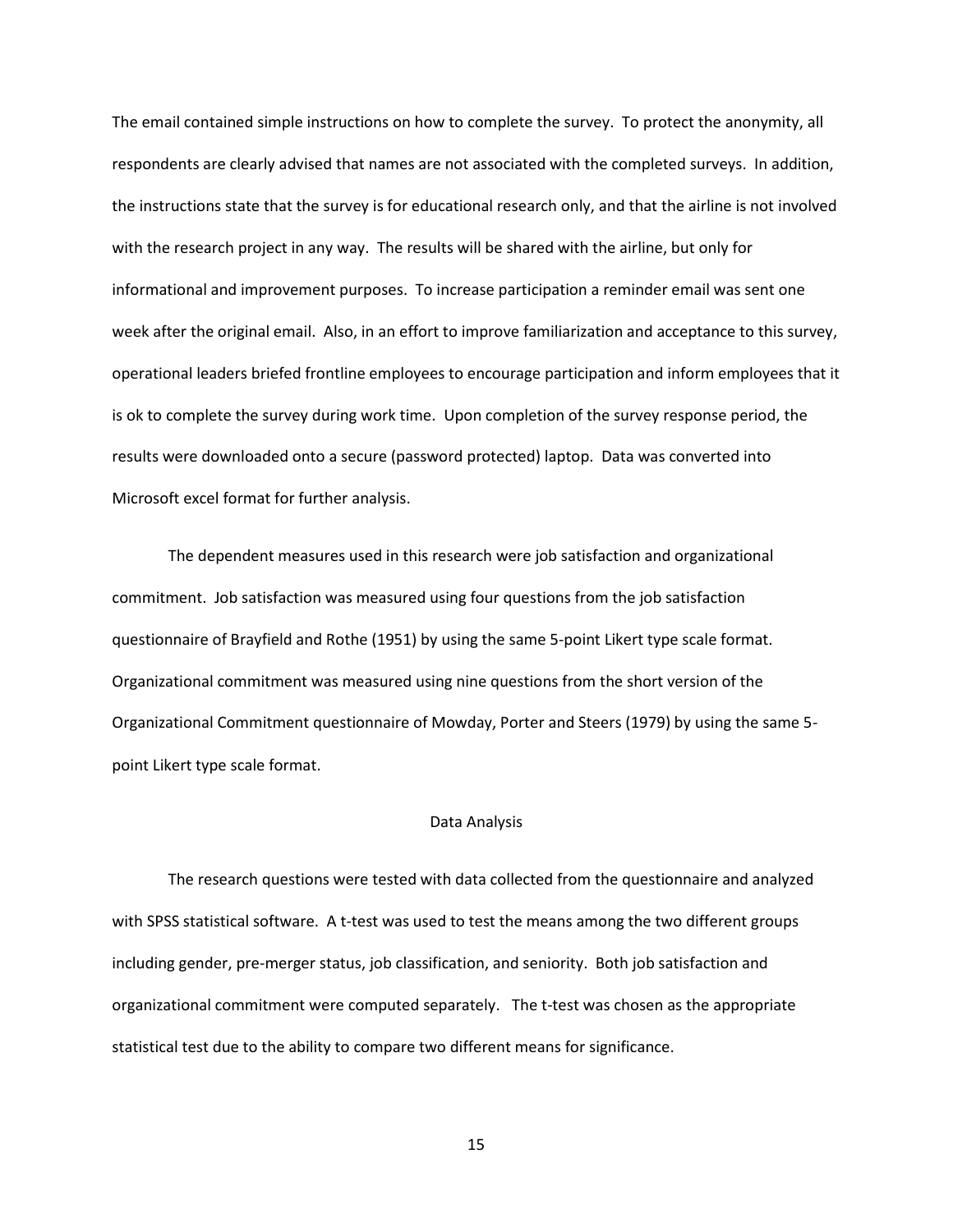## Protection of Human Subjects

This research study, including all survey questions and methodology, has been reviewed and approved by the University of North Dakota's Institutional Review Board (IRB). There are no immediate or future concerns of risk to the respondents in this survey. Respondents were informed that the survey was completely voluntary, they may answer questions only that they feel comfortable with, and participants may discontinue the survey at any time. The participants completed the survey anonymously. After three years, all data will be destroyed to ensure confidentiality.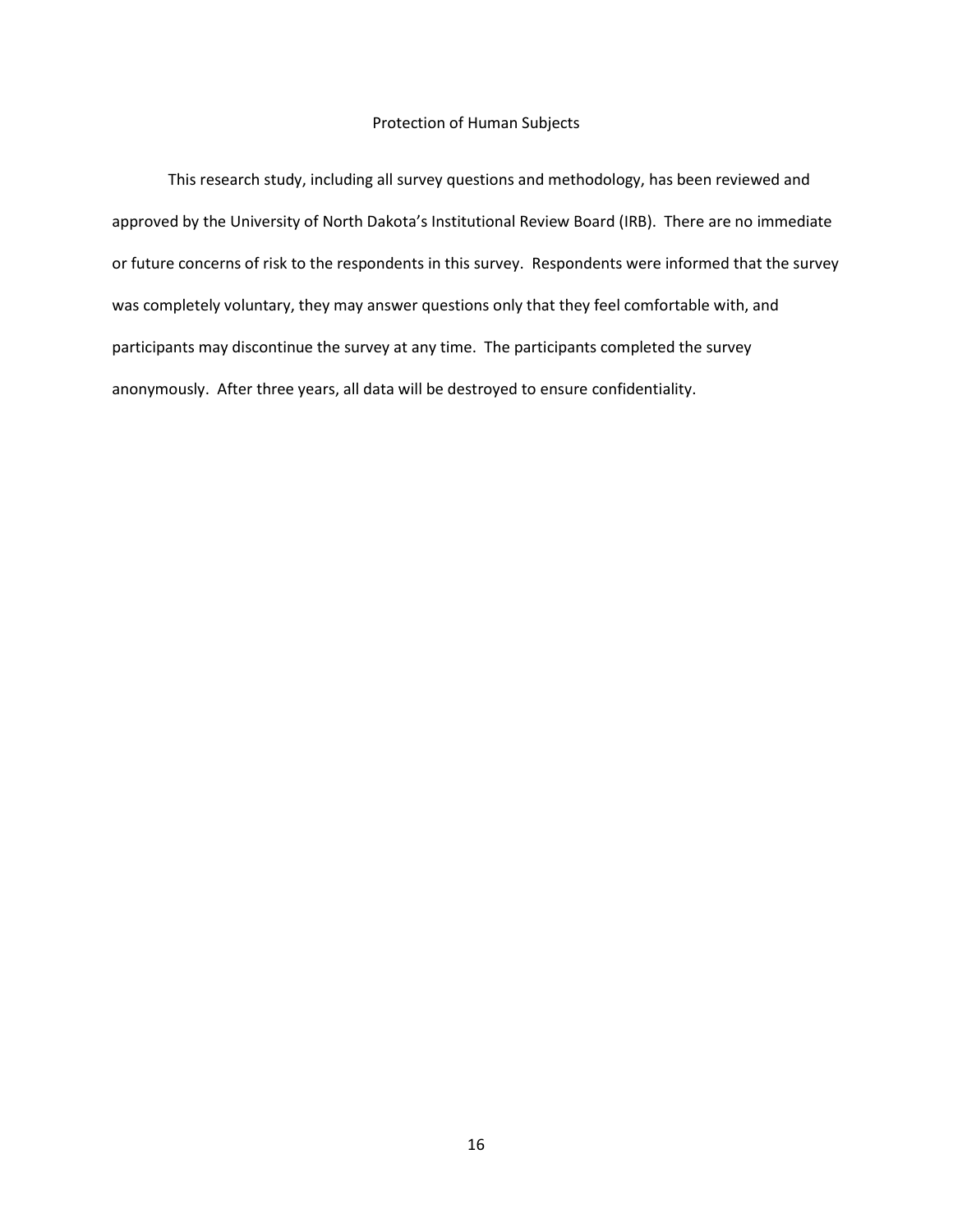#### CHAPTER III

#### RESULTS

## **Demographics**

One hundred employees (N=100) responded to the survey. The return rate of the completed surveys among the entire office population was 56%. Twenty employees (20%) were male and eighty employees (80%) were female. The age range of respondents were as follows: 3 within the 18-24 age bracket, 14 within 25-31, 17 within 32-38, 13 within 39-45 and 53 within the 45+ age bracket.





The seniority question in the survey originally had three options to choose from: 0-5 years, 6-10 years and 10+ years. Since there were only 2 respondents within the 6-10 years of service category, for the data analysis that was combined with the 10+ years of service category. There were seventy seven respondents (77%) within 0-5 years of service and twenty three respondents (23%) within 6+ years of service.

Out of the one hundred respondents, eighty nine (89%) began their career with the acquired airline, and eleven (11%) began their career with the acquiring airline. The reason for this large discrepancy between the acquiring airline and the acquired airline sets of employees is because this call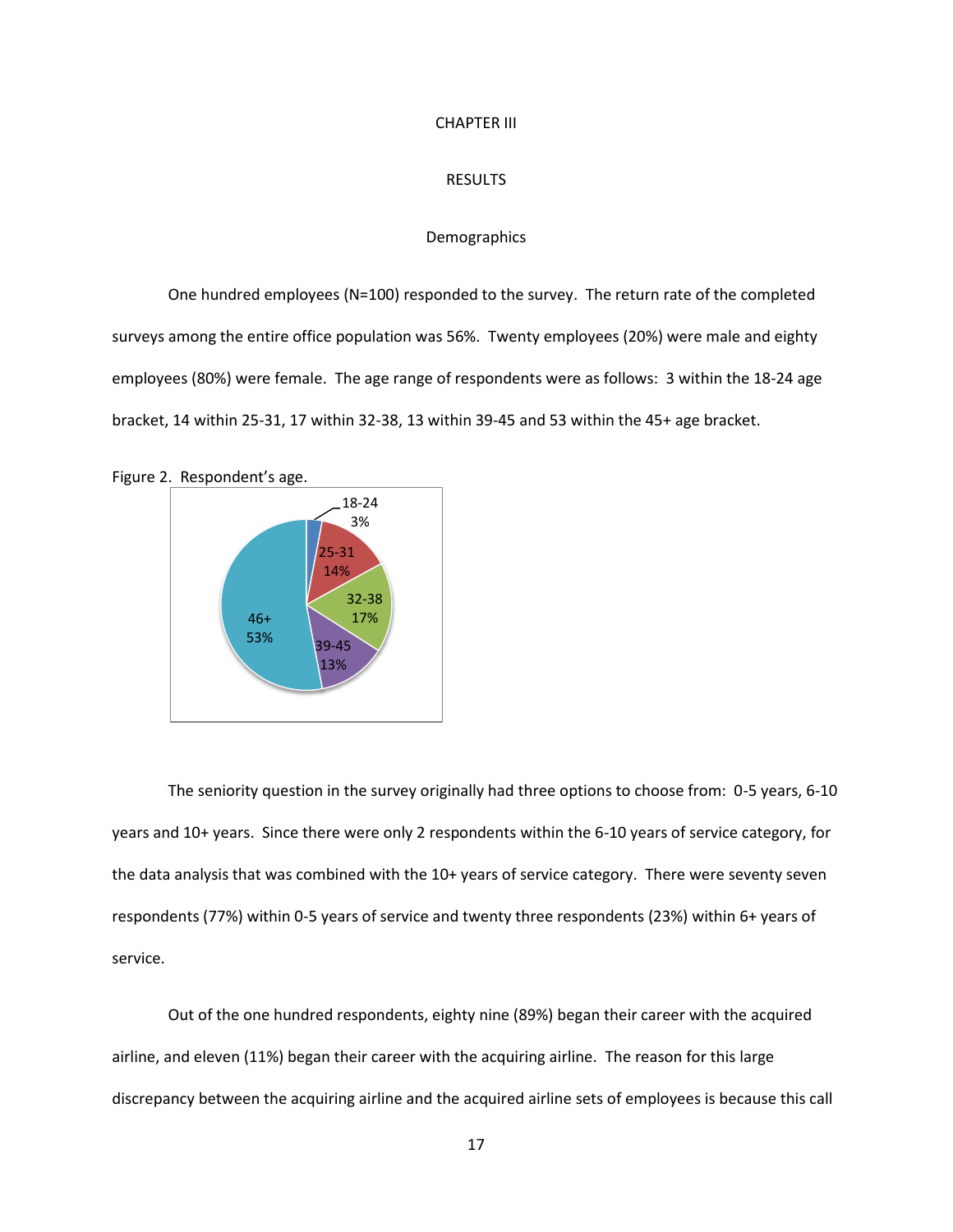center originally was operated by the acquired airline. It wasn't until approximately one year after the merger that the call center began to hire employees under the acquiring airline policies.

The last demographic question revolved around the classification of employee, either frontline or management. Ninety three respondents (93%) were a frontline employee classification, and six respondents (6%) were within the management employee classification. The management population had a 100% participation rate with all six managers in the call center returning a survey.

#### Analysis

Both dependent variables, job satisfaction and organizational commitment, were analyzed separately against the independent variables. A *t-* test was conducted to determine if there was a significant difference found between gender and each individual job satisfaction and organizational commitment survey question. No significance was found in the results.

To test for significance among the five different employee age groups an analysis of variance (ANOVA) was performed. Two different questions showed significance with the ANOVA test. One question came from the organizational commitment survey and one came from the job satisfaction survey. The survey was designed with 1 for strongly agree and 5 for strongly disagree. Therefore, when looking at the mean for each age group, the lower the number signifies the more the respondent agrees with the statement.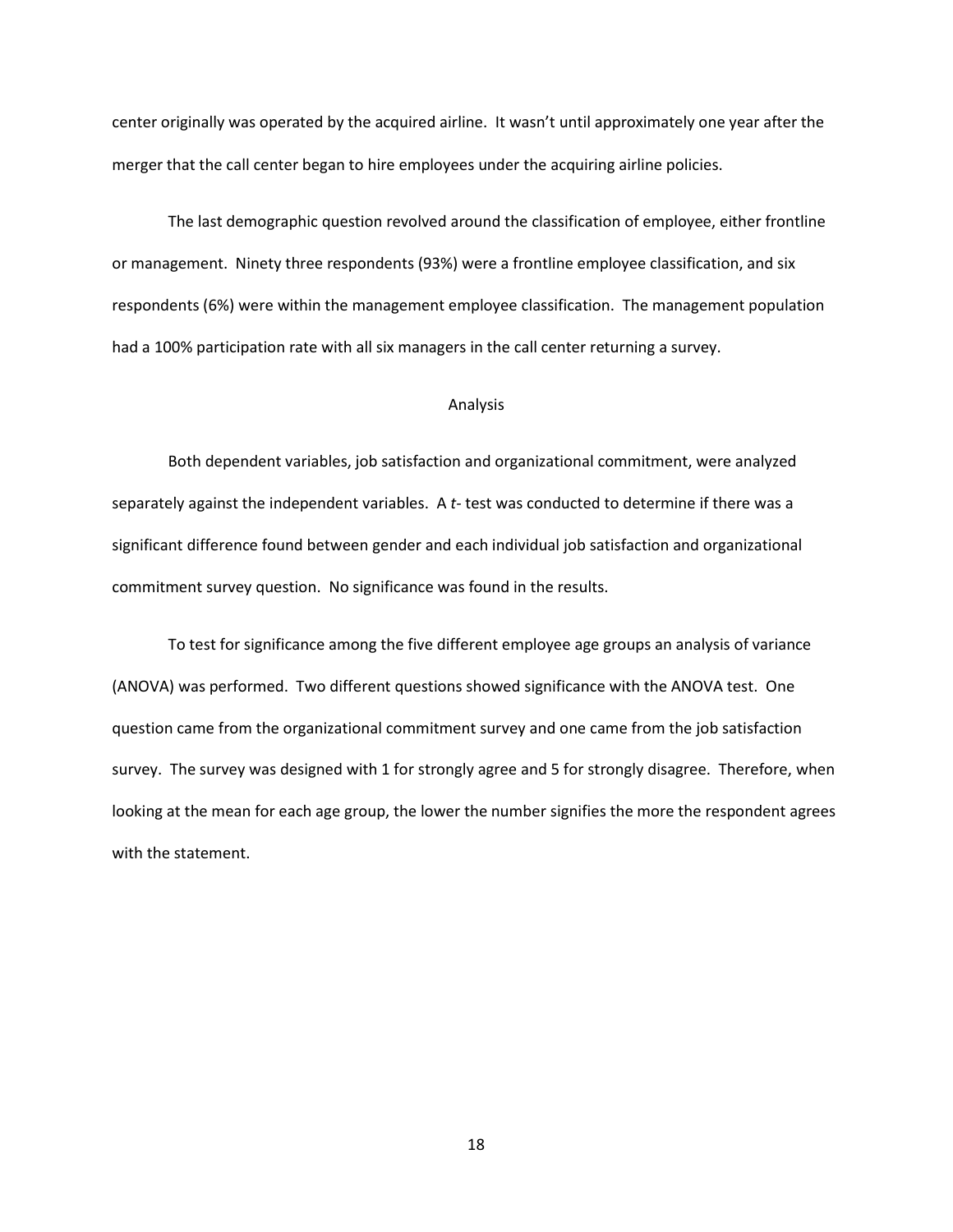| <b>Survey Question</b>   | Age       | N  | Mean | Std.      | F    | Sig. |
|--------------------------|-----------|----|------|-----------|------|------|
|                          | group     |    |      | Deviation |      |      |
| This organization        | 18-24     | 3  | 1.33 | .58       |      |      |
| really inspires the very | $25 - 31$ | 14 | 1.86 | .95       |      |      |
| best in me in the way    | $32 - 38$ | 17 | 2.41 | 1.33      | 2.63 | .04  |
| of job performance.      | 39-45     | 13 | 3.00 | 1.53      |      |      |
|                          | $46+$     | 53 | 2.13 | .98       |      |      |
| My job is usually        | 18-24     | 3  | 2.67 | 2.08      |      |      |
| interesting enough to    | $25 - 31$ | 14 | 2.93 | 1.77      |      |      |
| keep me from getting     | 32-38     | 17 | 1.82 | .81       | 4.86 | .00  |
| bored.                   | 39-45     | 13 | 2.92 | 1.44      |      |      |
|                          | $46+$     | 51 | 1.76 | .91       |      |      |
|                          |           |    |      |           |      |      |

Table 1. Age group dependent variable.

Due to significance being found within the means of the two questions, a post hoc test was performed for additional exploration of the differences among the means to find which means are significant from each other. A Tukey HSD test found no significant difference among the means with the organizational commitment question "This organization really inspires the very best in me in the way of job performance". The Tukey HSD test did find significance with the job satisfaction question "My job is usually interesting enough to keep me from getting bored". Table 2 listed below compares the age group 46+ against each other age range to determine where signification was found. There was a significant difference between the age group 46+ and the following two age groups: 25-31 and 39-45.

| <b>Survey Question</b>        | What is       | What is      | Mean              | Sig. |  |  |
|-------------------------------|---------------|--------------|-------------------|------|--|--|
|                               | your age? (I) | your age?(J) | <b>Difference</b> |      |  |  |
|                               |               |              | $(I-J)$           |      |  |  |
| My job is usually interesting | $46+$         | 18-24        | $-91$             | .69  |  |  |
| enough to keep me from        |               | 25-31        | $-1.16$           | .01  |  |  |
| getting bored.                |               | 32-38        | $-.06$            | 1.00 |  |  |
|                               |               | 39-45        | $-1.16$           | .02  |  |  |

Table 2. Age range.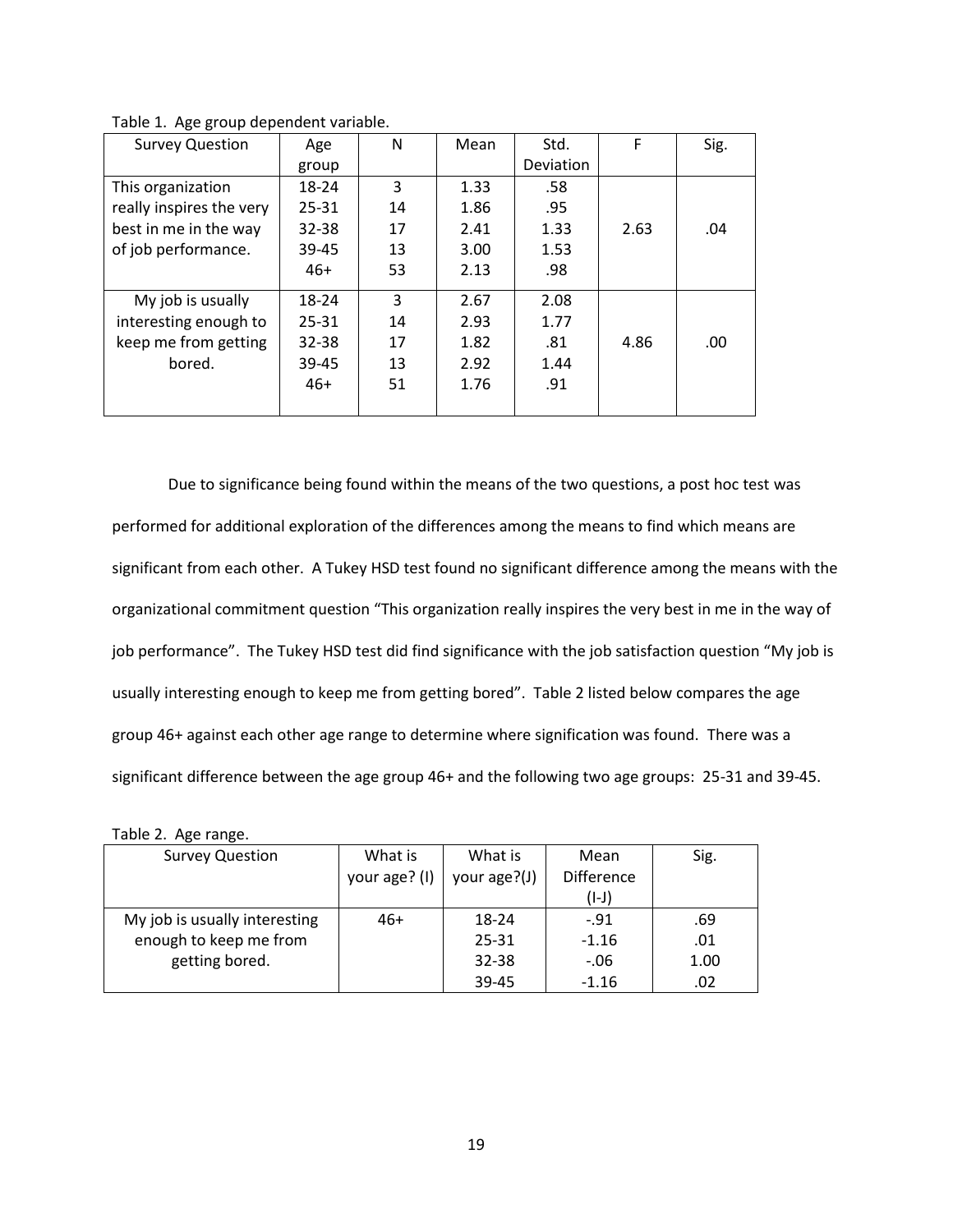The next independent variable, seniority, did show minor differences between the two ranges of 0-5 years of service and 6+ years of service. However, after conducting the *t*-test there was no significance found in the mean differences.

The independent variable of what carrier did the employee originally work for, the acquiring airline or the acquired airline, did produce a significant difference with one of the questions asked. Levene's test for equality of variances revealed that it cannot be assumed that the variances are equal (p=.04). The question "I am proud to tell others that I am part of this organization", came from the organizational commitment survey. The *t*-test result with equal variances not assumed revealed significance.

Table 3. Pre-merger carrier.

| <b>Survey Question</b>                 | Pre-merger               | N  | Mean | Std.      | Sig. (2-tailed) |
|----------------------------------------|--------------------------|----|------|-----------|-----------------|
|                                        | Carrier                  |    |      | Deviation |                 |
| I am proud to tell<br>others that I am | <b>Acquired Airline</b>  | 89 | 1.66 | 1.01      | .04             |
| part of this<br>organization.          | <b>Acquiring Airline</b> | 11 | 1.27 | .47       |                 |

The final independent variable in the survey was the employee classification, either frontline or management. Due to the extreme difference among submitted surveys for frontline (93) and management (6) a Levene's test for equality of variances was conducted. The test revealed that it cannot be assumed that the variances are equal for six different survey questions. A *t*-test later determined that five questions did produce significantly different means. In all five questions the mean number for management was significantly lower than it was for the frontline mean. This means that management had a higher degree of agreement with the three organizational commitment and two job satisfaction survey questions than the frontline employees.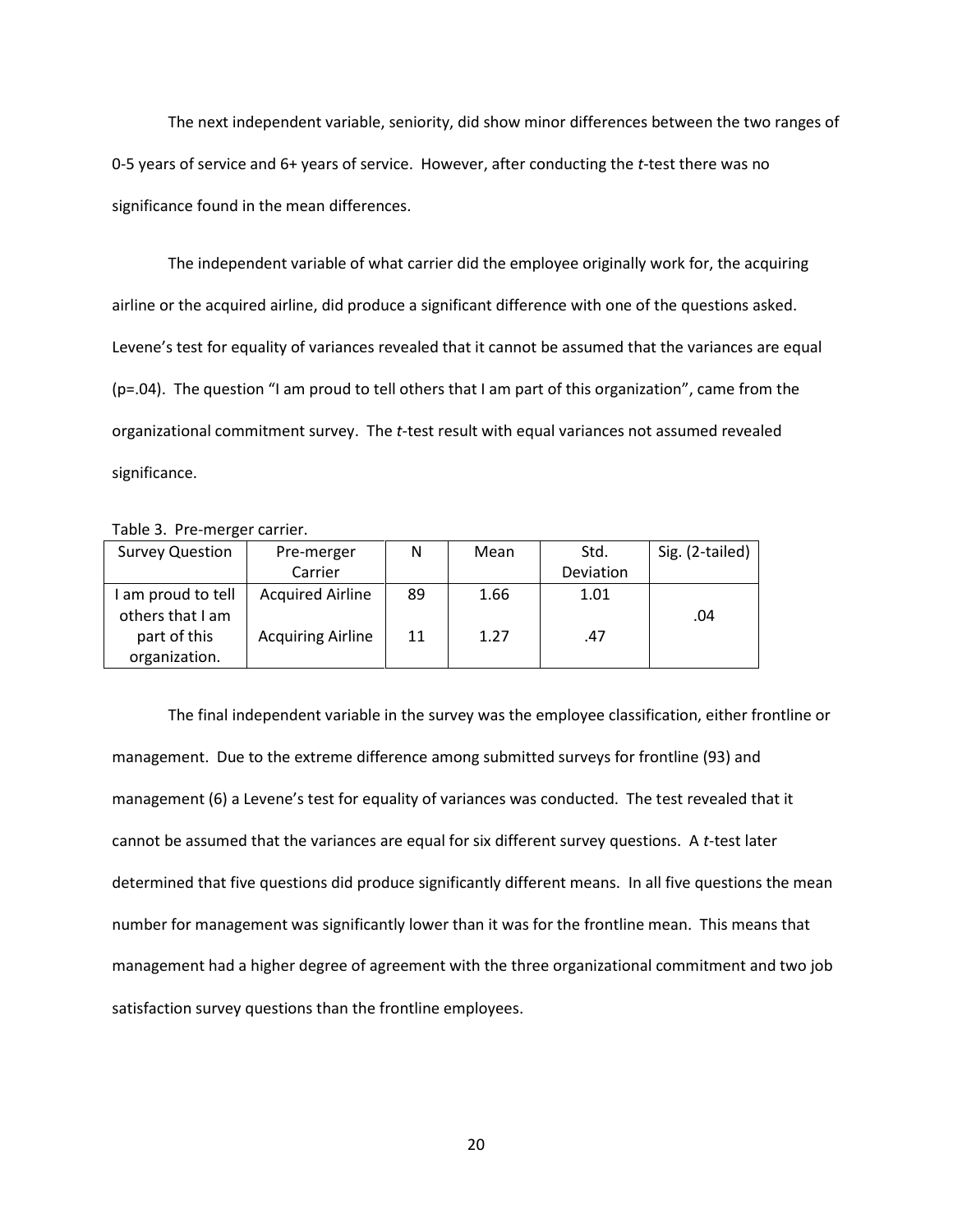| <b>Survey Question</b>    | Employee       | N  | Mean | Std.      | Sig. (2- |
|---------------------------|----------------|----|------|-----------|----------|
|                           | Classification |    |      | Deviation | tailed)  |
| I find that my values and | Frontline      | 92 | 2.16 | 1.20      |          |
| the organization's        |                |    |      |           | .00      |
| values are very similar   | Management     | 6  | 1.17 | .41       |          |
| I am proud to tell others | Frontline      | 93 | 1.66 | .99       |          |
| that I am part of this    |                |    |      |           | .00.     |
| organization.             | Management     | 6  | 1.00 | .00       |          |
| I am extremely glad that  |                |    |      |           |          |
| I chose this organization | Frontline      | 93 | 1.82 | .97       |          |
| to work for over others I |                |    |      |           | .01      |
| was considering at the    | Management     | 6  | 1.17 | .41       |          |
| time I joined.            |                |    |      |           |          |
| I feel real enjoyment     | Frontline      | 93 | 2.28 | 1.18      |          |
| with my work.             |                |    |      |           | .00      |
|                           | Management     | 6  | 1.17 | .41       |          |
| I like my job better than | Frontline      | 93 | 2.19 | 1.18      |          |
| the average worker        |                |    |      |           | .03      |
| does.                     | Management     | 6  | 1.17 | .41       |          |
|                           |                |    |      |           |          |

Table 4. Employee Classification.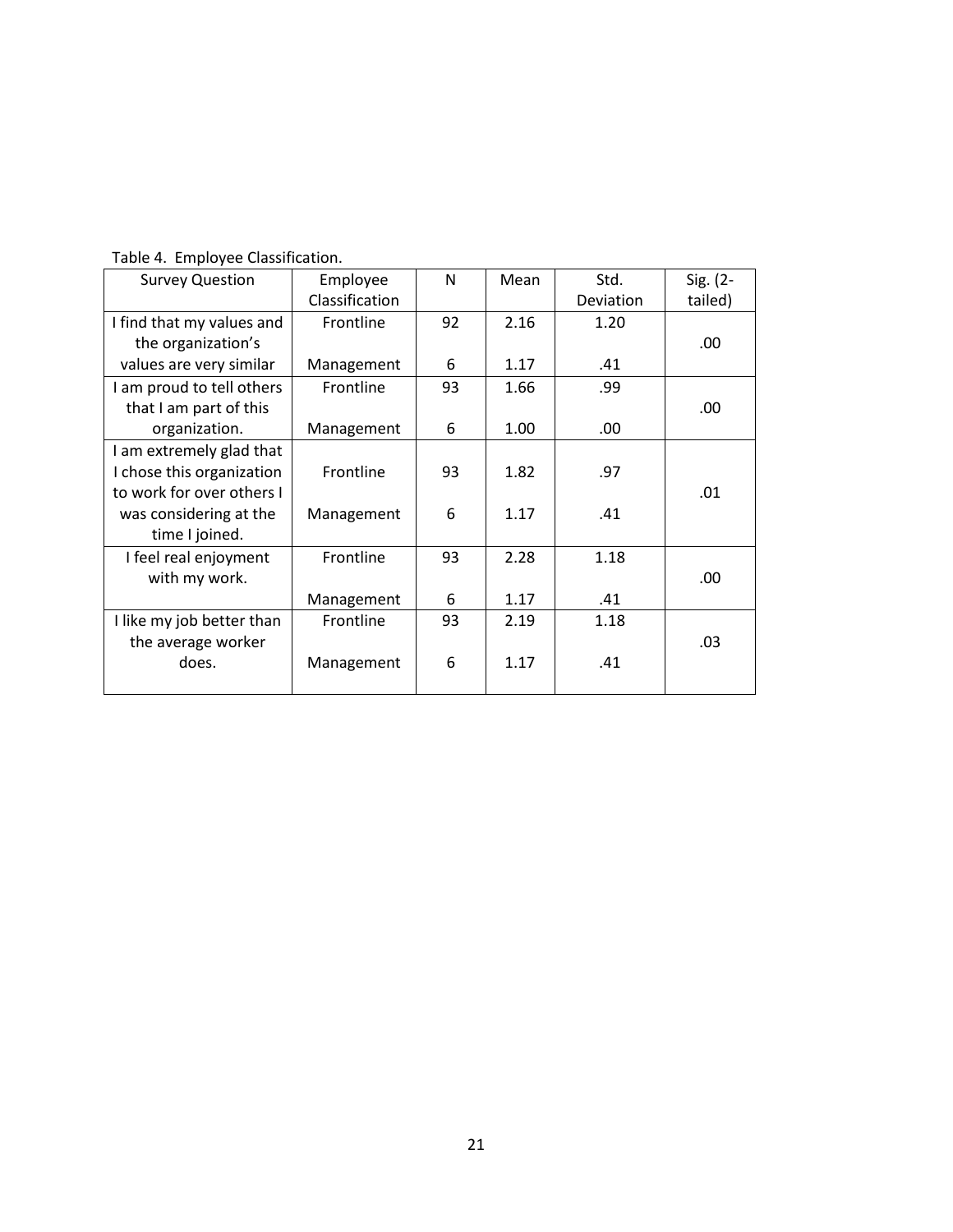#### CHAPTER IV

## **CONCLUSIONS**

#### Discussion

The survey produced a large sample size due to the high rate of participation, 56%. This gave the survey more validity since the entire office size was relatively small to begin with. Through both *t*tests and ANOVA tests the data was analyzed for statistical significance. Each independent variable was measured separately to determine if it did influence or affect the two different dependent variables. No statistical significance was found with the independent variables gender and seniority. No link found between gender and job satisfaction and/or organizational commitment is consistent with past research. Researchers Darcy and Lester (1995) used the Brayfield and Rothe (1951) job satisfaction survey to determine the difference in job satisfaction with school teachers and casino workers. This study also revealed no significant difference in gender and the number of years worked for the company. Athanasoula and Menon (2011) conducted a questionnaire with secondary school teachers to determine a relationship between gender and job satisfaction. The differences between men and women were not significant. However, seniority did play a role in job satisfaction in this research study which revealed that more seasoned teachers had a higher degree of job satisfaction than junior teachers.

Significance was found with the independent variable age and the dependent variable job satisfaction. The age bracket 46+ was significantly lower than both the range of 25-31 and 39-45. This revealed that older employees enjoy their jobs to a greater degree than younger employees. The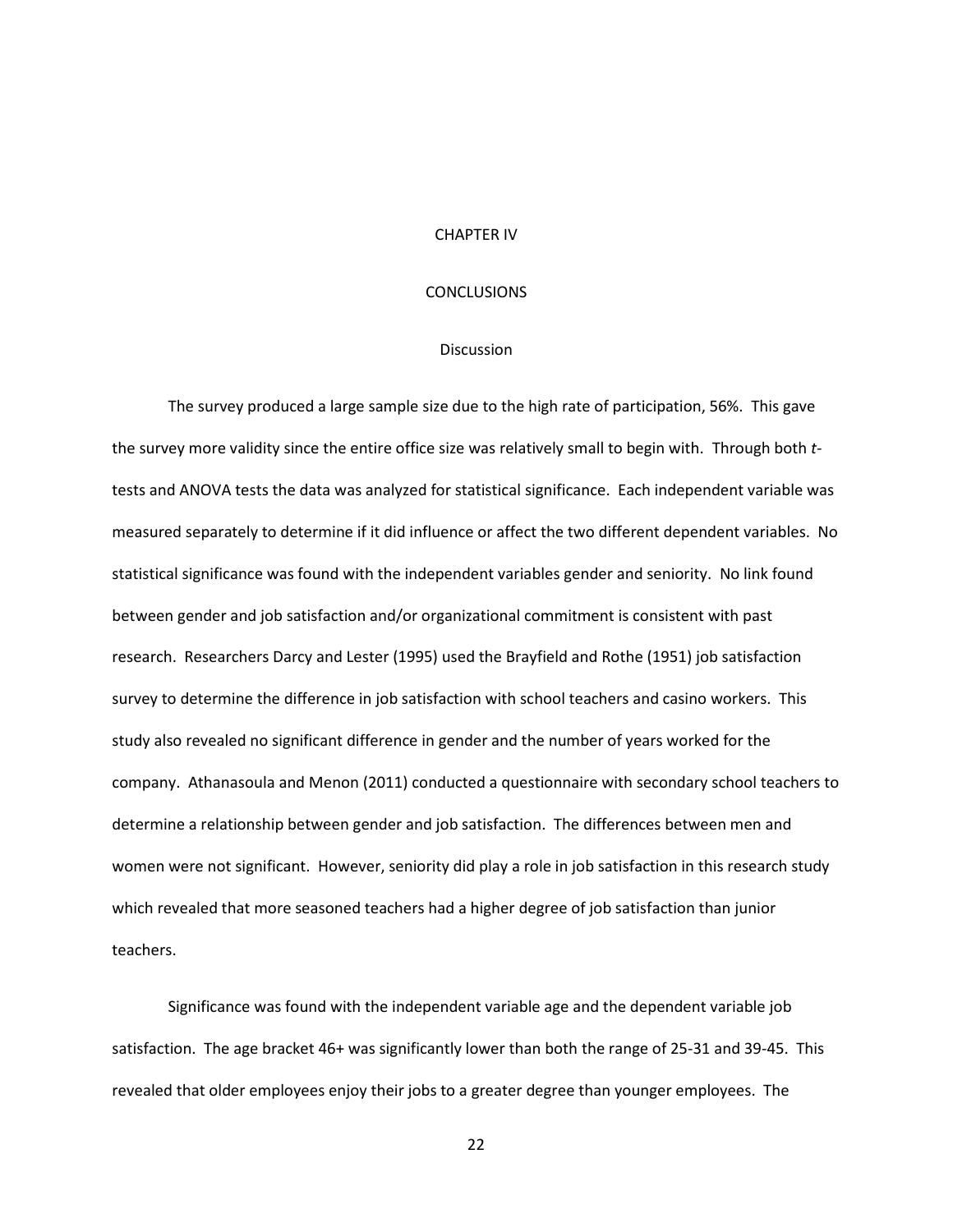difference in the means for those two age brackets was actually a rather high 1.16 in this survey that scored from  $1 - 6$ . These results are consistent with a previous research study by Bos, Donders, Bouwman and Van der Gilden (2009). This study investigated the determinants of job satisfaction among employees in different age groups. Within the data they found a significant positive correlation between age and job satisfaction, indicating that job satisfaction increases with age. The youngest workers actually had the lowest job satisfaction scores.

The next independent variable, pre-merger employment status, produced significant results with the organizational survey question. The acquiring airline employees had a mean score of 1.27 compared to the employees from the acquired airline with a 1.66. The standard deviation was also much greater for the acquired airline employees. This signifies that the organizational commitment is stronger with the surviving carrier's employees than the carrier that loses their identity. There could be many reasons why this might occur. Human nature is generally resistant to change because the expectation around this change is often vague and driven by rumors (Davey et al., 1988). Job concern and insecurity is often felt by employees within a merger. The acquired employees have more reason to be concerned due to their company identity being removed, widespread rumors of job loss, and fear of the unknown. Labor reduction frequently occurs after a M&A, which is usually the cause of the job insecurity. These negative employee perceptions are likely to result in nonproductive work tendencies. The acquiring airline employees might also experience some of these concerns, but not to the degree of the acquired employees (Davey et al., 1988).

The final independent variable was the employee classification, frontline or management. This variable displayed significantly different results after performing the *t*-tests. A total of five questions from both the organizational commitment and job satisfaction survey showed that management employees were more satisfied with their job and committed to the company. Past research is mixed on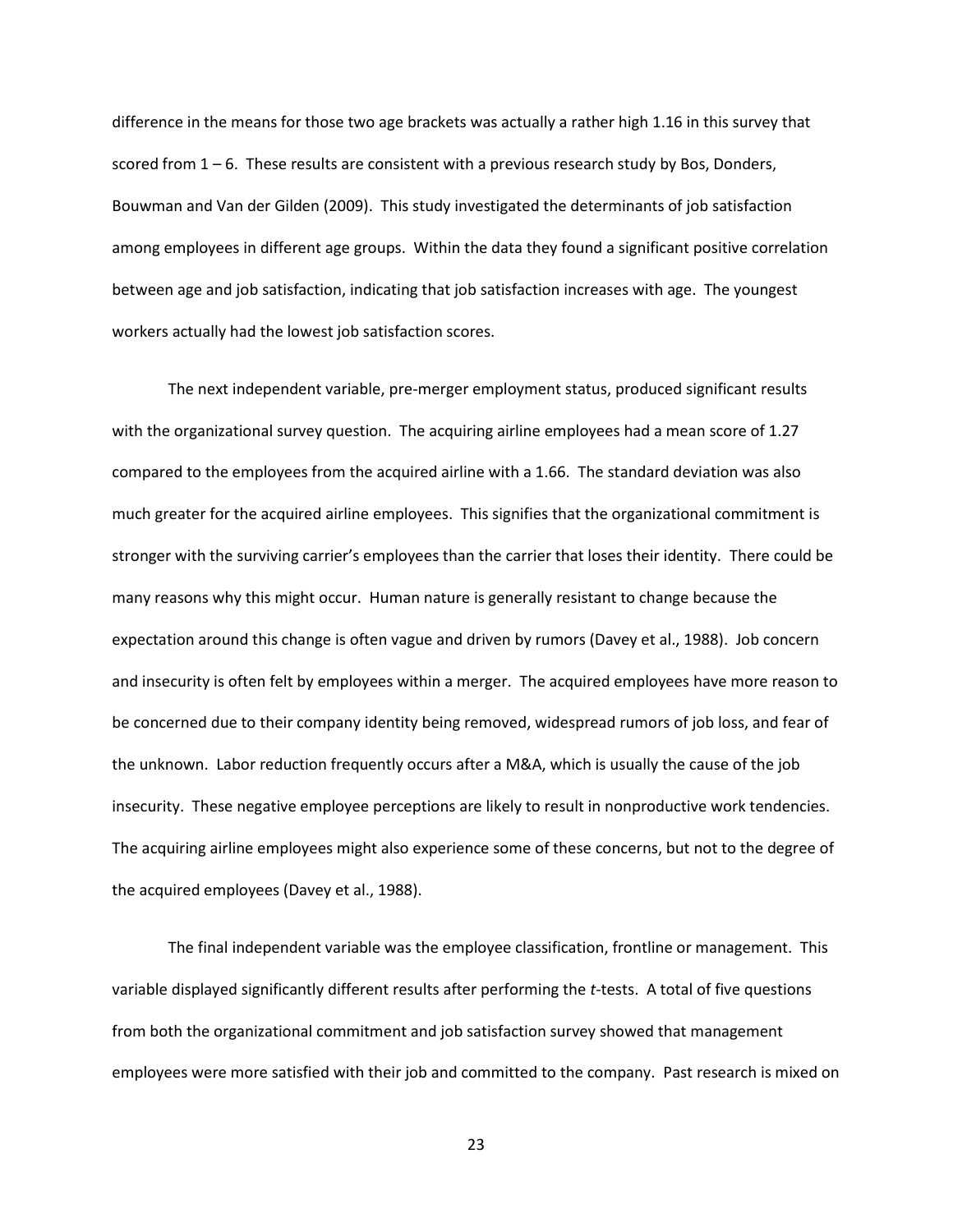this differing of work attitude within different employee classifications. Greenberg (1995) noted that it is possible that employees at different job levels will react differently to M&A activities. Employees at different hierarchical levels may have varying interpretations of the M&A due to their differing degrees of power prior to the M&A. Since management employees held a higher level of power than frontline, it could explain why their job satisfaction and organizational commitment are higher. However, Donald and Lotz (2006) conducted a study with questionnaires to all levels of employees at an insurance company prior to being acquired within a merger. The results of the study revealed that there were no differences between managers, supervisors, and lower-level employees in the quantity or type of stress experienced and job satisfaction.

#### Recommendations

M&As can bring prosperity and stability to a company. In many occasions a bankruptcy or liquidation would be the only option without the benefits of an M&A. However, along with the great potential, there are many downfalls that could erase any positive gain of an M&A. Employees must be strongly considered before undertaking a merger. This research study has revealed some of the differences in demographics that executives and HR professionals need to consider. There needs to be a plan in place to counteract some of these potential weaknesses. The results showed that the age of an employee can be a factor of their work attitudes. There are several action plans that can be put in place to support younger and middle-aged employees to keep their morale high and productivity strong. Communication needs to be clear, concise and consistent throughout the M&A and afterwards, too. Since all age groups of employees have a preference in communication style, use different communication tactics to try and reach all employees such as face-to-face, email, memos, small group meetings, town hall type settings, and recordings. This should ensure that a consistent message is reaching all age groups of employees.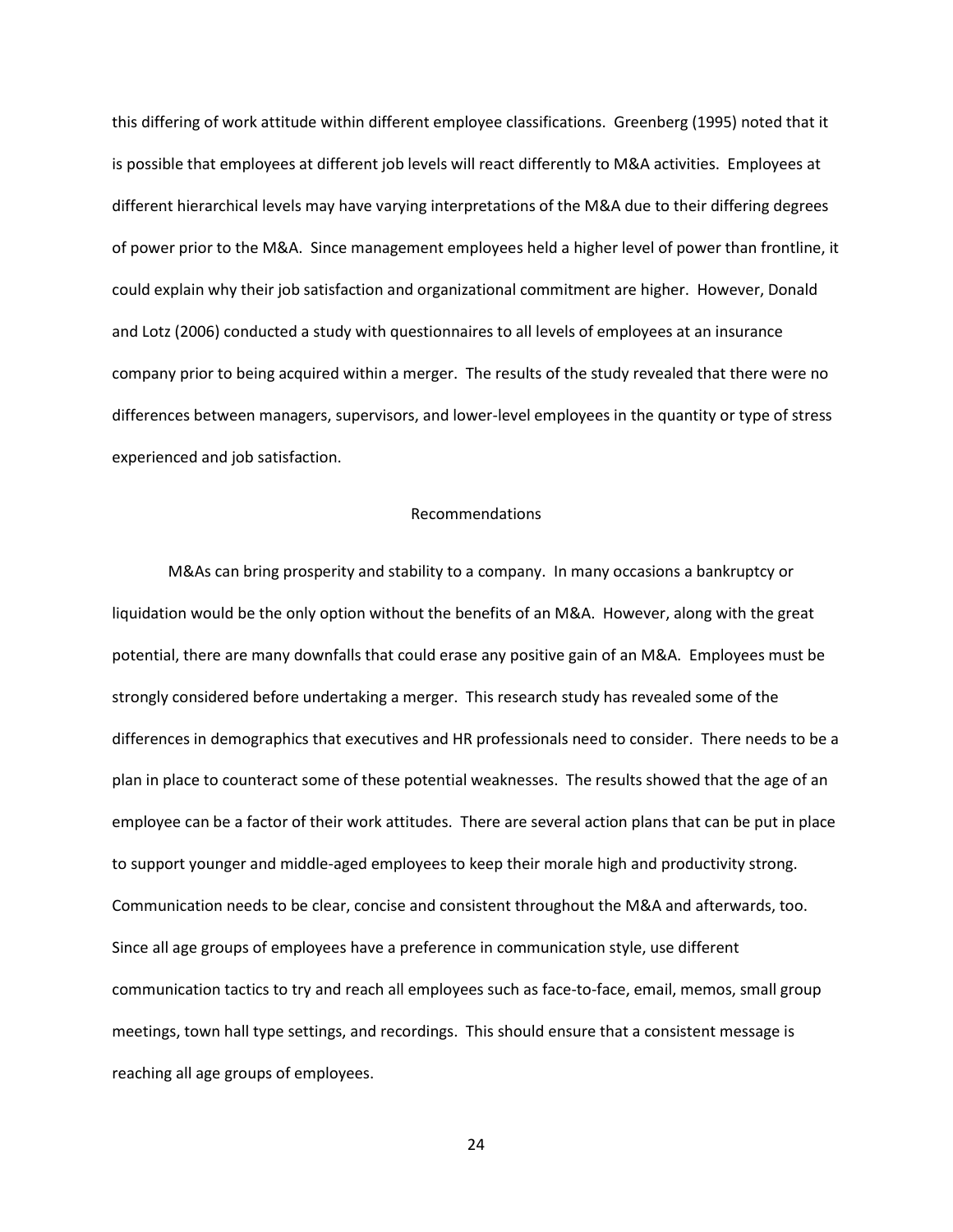Another noted weak point discovered within the research study that corporations need to be aware of is the greater difficulty the acquired employees have with organizational commitment. It is understandable that this feeling does exist; nonetheless, it needs to be addressed with corrective actions. One solution to this problem is to adhere with cross-pollination of the two work groups early on in the process. The blending of the separate employee work groups will help promote a unified workforce. This will minimize rumors, distrust of the other side, and assist with creating good business relationships. This tactic will also assist with the acquired employees to commit to the new organization. With good communication and an honest and steady flow of feedback both ways, trust and respect will begin to build.

The higher level of job satisfaction and organizational commitment within management employees compared to frontline employees is slightly more difficult to counteract as a corporation. Some of the inherent differences between the two groups will always remain such as the higher rate of pay and more perceived power with the management group. One possible solution to help blur the line between these two work groups so that all employees within the company have good work attitudes is by creating employee involvement groups. This will allow frontline employees the ability to work together to solve problems within their work environment and improve their quality of work life. When an employee is involved in the decision making process it creates more ownership to solve the problem. The closer that frontline employees are allowed to work together with management, the greater the possibility of improved work attitudes amongst the frontline.

## Study Limitations

The main limitation to this study was that there was no work attitude baseline to compare the post merger job satisfaction and organizational commitment to. In an ideal research environment this survey would have been administered to the same employees before the M&A occurred. Then the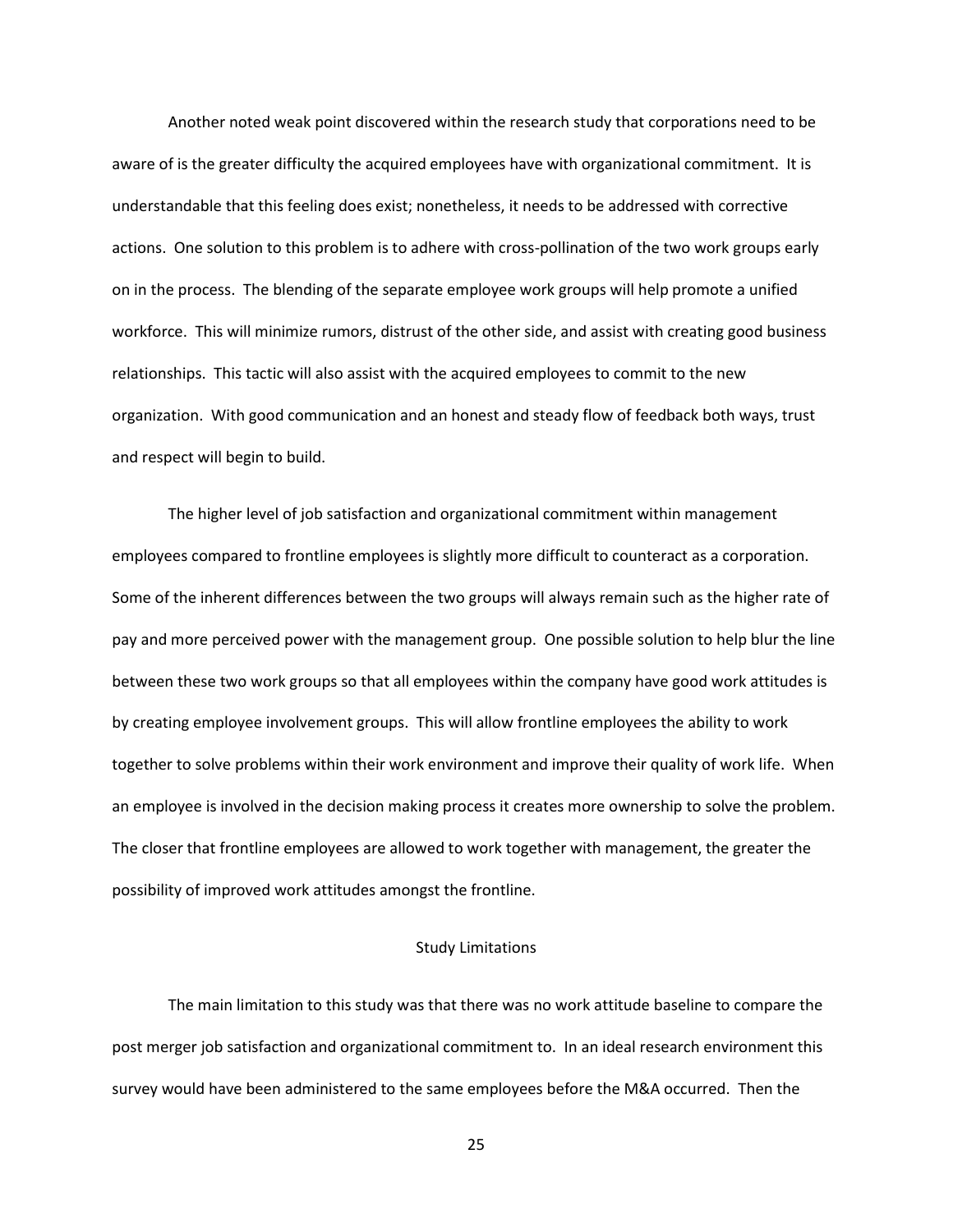survey could have been taken again at several different intervals throughout the merger process and then one approximately one year after the completion of the merger. If the same employees could have been used in the study for each time internal of the survey, then that would give much more data on the cause and effect the M&A had on the employees. Another limitation was the relatively small sample size. Only one call center was used for this study with 100 respondents. The division as a whole has over 4,000 employees. By widening the survey to additional call centers, there would be more powerful results. Also, certain geographic differences could also be found with call centers located in various parts of the U.S. and the world.

An additional limitation was that this study did not analyze employee personnel records to determine the actual turnover numbers amongst the various employees. If a certain demographic of employee showed a significantly higher amount of employees who left the company that would deliver valuable conclusions that could have aided in the results of the study.

## Future Research

There is ample opportunity to expand this current research study, along with building on the work of past studies. Research on employee work attitudes within the aviation community has been almost nonexistent. This research study was conducted using only one small work group within an airline. The next step would be to expand this study into other call centers within the airline. Other call centers in different geographic parts of the world might have different levels of employee satisfaction. If one call center is significantly different than the others, that might portray what needs to change or improve at a particular call center.

Future research can study different employee classifications such as airport employees, flight attendants, pilots, headquarter employees, and mechanics. Each of those work groups could produce different results that senior leaders of a company need to be aware of. Another interesting variable to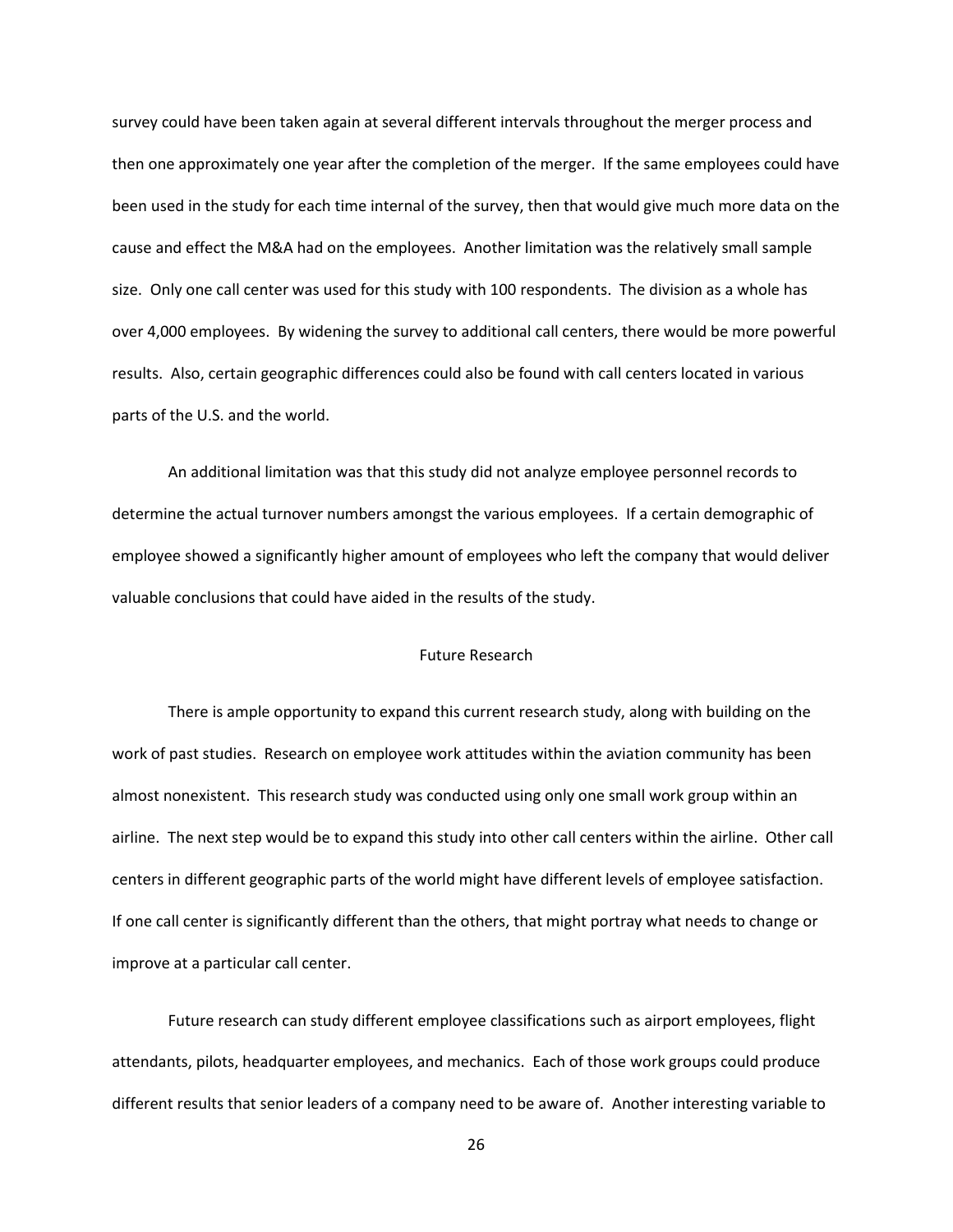add would be to compare different airlines employees. It would be appropriate to compare and contrast like airlines such as legacy airlines, or different types of airlines such as a legacy airline compared to a low-cost carrier.

Another exciting approach to study the effects of mergers with the employees would be to do a longitudinal type study to see what effect the merger has on employees over the course of one month, one year and even ten years afterwards. There's the potential for a poorly planned merger to have long lasting and devastating effects on employees.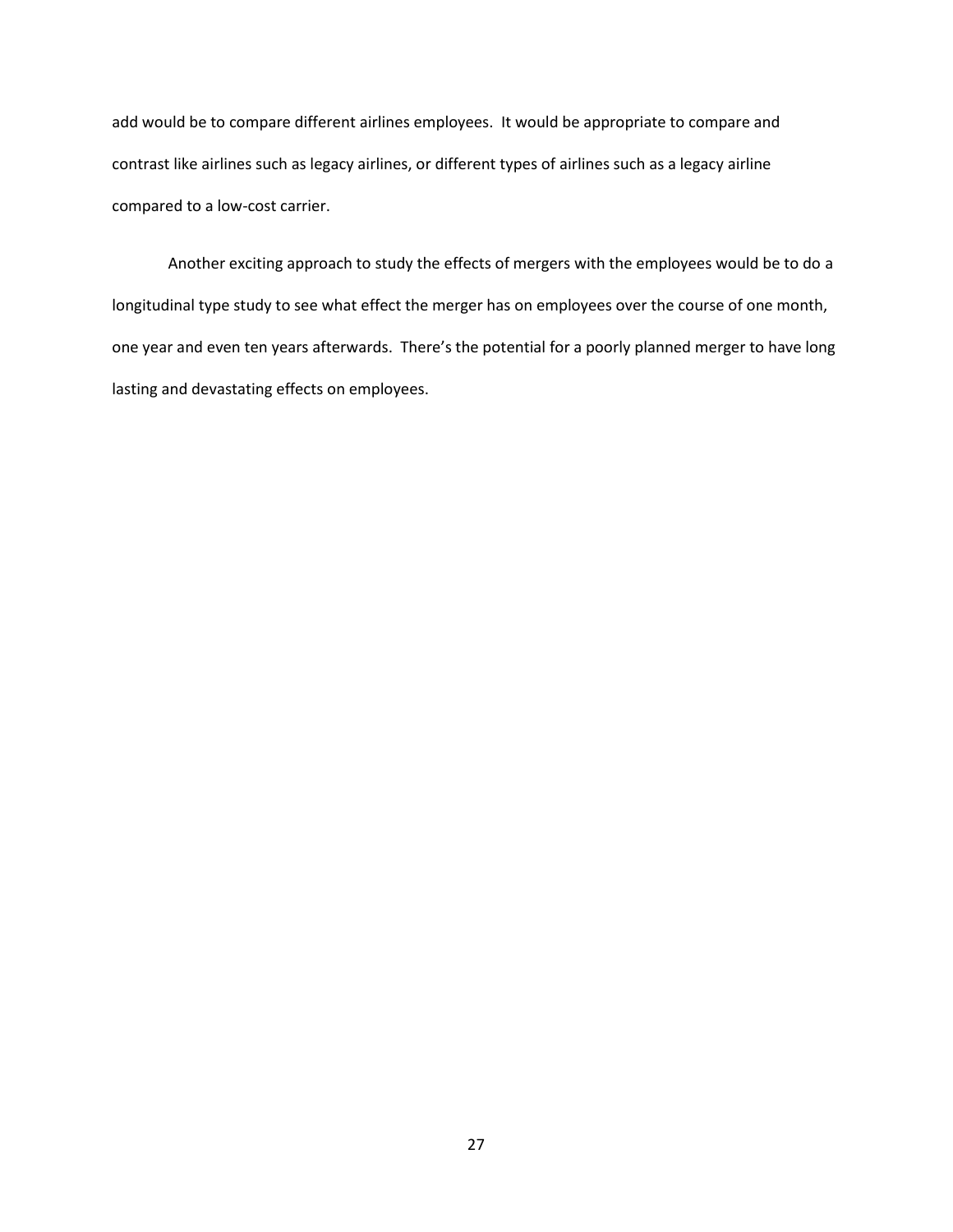# APPENDIX

# Survey

- 1. What is your Gender?
	- a) Male
	- b) Female
- 2. What is your age?
	- a)  $18 24$
	- b) 25-31
	- c) 32 38
	- d) 39 45
	- e) 46+
- 3. How long have you been working at the combined NW/DL?
	- a)  $0 5$  years
	- b)  $5 10$  years
	- c)  $10+$  years
- 4. Which company did you begin your career with?
	- a) Northwest
	- b) Delta
- 5. What classification of employee are you today?
	- a) Frontline/supervisor
	- b) Management
- 6. I am willing to put in a great deal of effort beyond what is normally expected in order to help this organization be successful.
	- a) Strongly agree
	- b) Agree
	- c) Neither agree or disagree
	- d) Disagree
	- e) Strongly disagree
	- f) Don't know
- 7. I would accept almost any type of job assignment in order to keep working for this organization.
	- a) Strongly agree
	- b) Agree
	- c) Neither agree or disagree
	- d) Disagree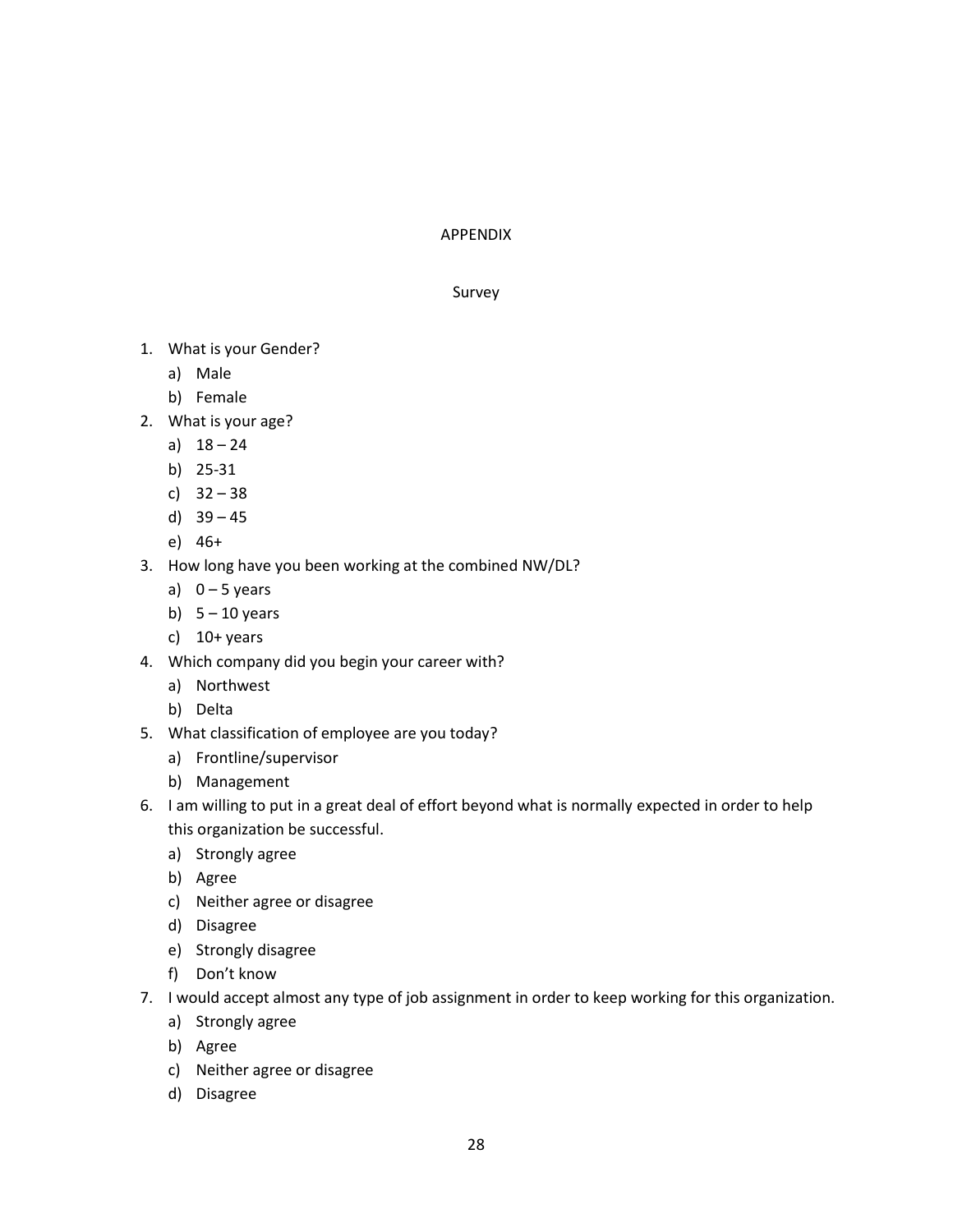- e) Strongly disagree
- f) Don't know
- 8. I find that my values and the organization's values are very similar.
	- a) Strongly agree
	- b) Agree
	- c) Neither agree or disagree
	- d) Disagree
	- e) Strongly disagree
	- f) Don't know
- 9. I am proud to tell others that I am part of this organization.
	- a) Strongly agree
	- b) Agree
	- c) Neither agree or disagree
	- d) Disagree
	- e) Strongly disagree
	- f) Don't know
- 10. This organization really inspires the very best in me in the way of job performance.
	- a) Strongly agree
	- b) Agree
	- c) Neither agree or disagree
	- d) Disagree
	- e) Strongly disagree
	- f) Don't know
- 11. I am extremely glad that I chose this organization to work for over others I was considering at the time I joined.
	- a) Strongly agree
	- b) Agree
	- c) Neither agree or disagree
	- d) Disagree
	- e) Strongly Disagree
	- f) Don't know
- 12. I really care about the future of this organization.
	- a) Strongly agree
	- b) Agree
	- c) Neither agree or disagree
	- d) Disagree
	- e) Strongly disagree
	- f) Don't know
- 13. For me this is the best of all possible organizations for which to work.
	- a) Strongly agree
	- b) Agree
	- c) Neither agree or disagree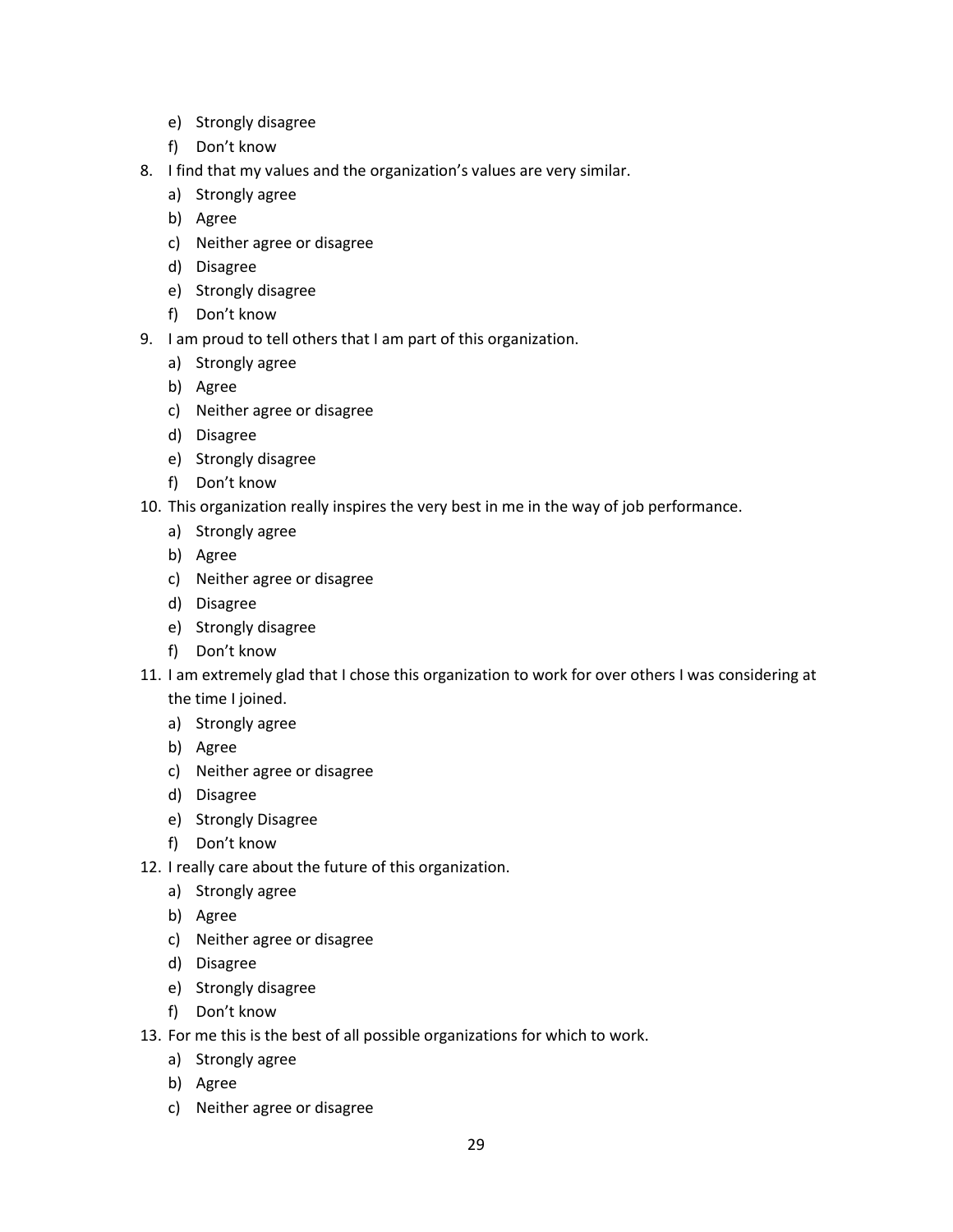- d) Disagree
- e) Strongly disagree
- f) Don't know
- 14. I feel real enjoyment with my work.
	- a) Strongly agree
	- b) Agree
	- c) Neither agree or disagree
	- d) Disagree
	- e) Strongly disagree
	- f) Don't know
- 15. I like my job better than the average worker does.
	- a) Strongly agree
	- b) Agree
	- c) Neither agree or disagree
	- d) Disagree
	- e) Strongly disagree
	- f) Don't know
- 16. Most days I am enthusiastic about my work.
	- a) Strongly agree
	- b) Agree
	- c) Neither agree or disagree
	- d) Disagree
	- e) Strongly disagree
	- f) Don't know
- 17. My job is usually interesting enough to keep me from getting bored.
	- a) Strongly agree
	- b) Agree
	- c) Neither agree or disagree
	- d) Disagree
	- e) Strongly disagree
	- f) Don't know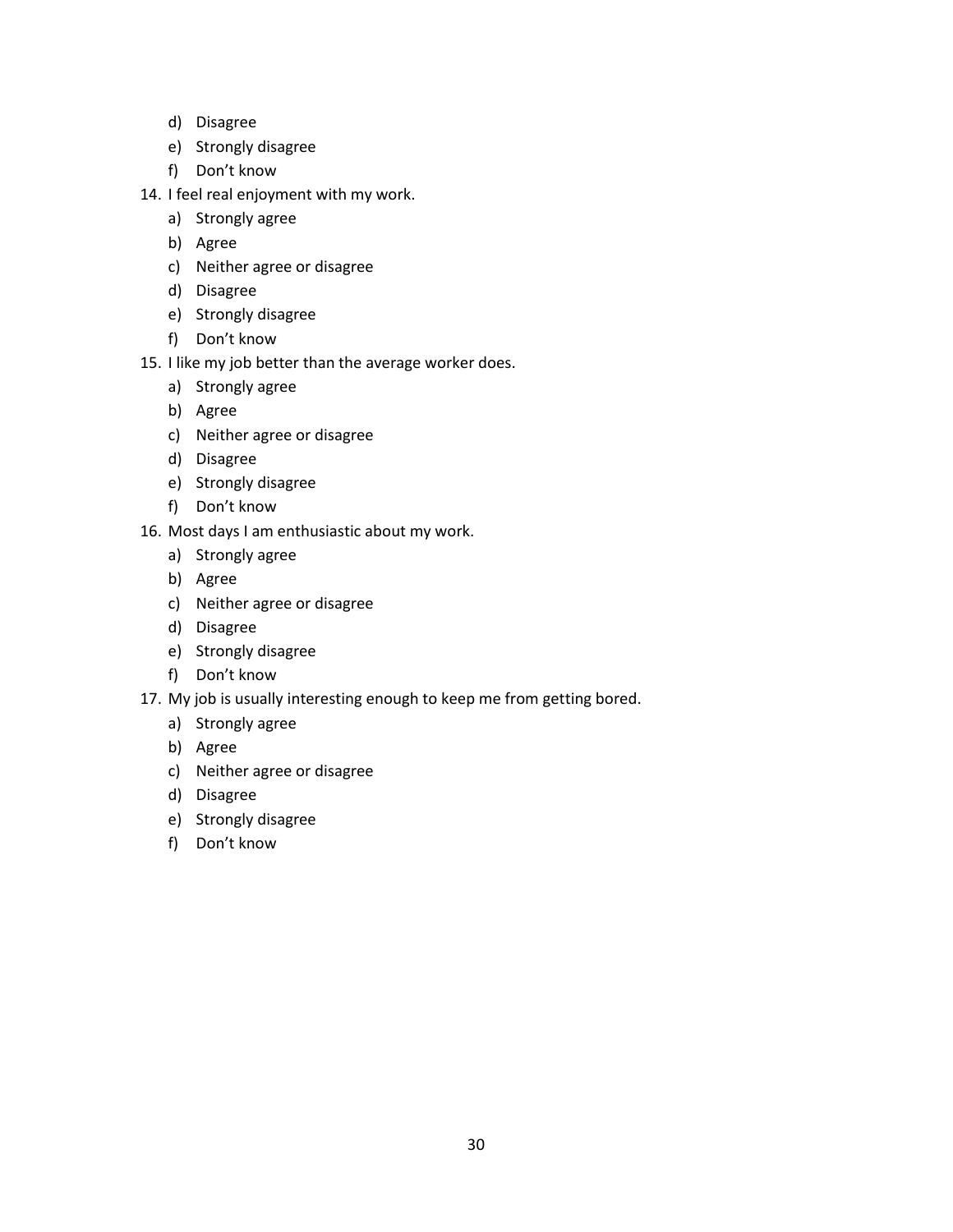#### **REFERENCES**

- Ashford, S., Bobko, P., & Lee, C. (1989). Content, causes, and consequences of job insecurity: A theorybased measure and substantive test. *Academy of Management Journal,* 32(4), 803-829.
- Athanasoula, A., & Menon, M. (2011) Job satisfaction among secondary school teachers: the role of gender and experience. *School Leadership and Management,* 31(5), 435-450.
- Bos, J., Donders, N., Bouwman, K., & Van der Gulden, J. (2009). Work characteristics and determinants of job satisfaction in four age groups: university employees' point of view. *International Archives of Occupational & Environmental Health*, 82(10), 1249-1259.
- Bennett, N., Liden, R. & Settoon, R. (1996) Social exchange in organizations: Perceived organizational support, leader-member exchange, and employee reciprocity. *Journal of Applied Psychology.*  81(3), 219-227.
- Brayfield, A. & Rothe, H. (1951). An index of job satisfaction. *Journal of Applied Psychology.* 35(5), 307-311.
- Buono, A. & Bowditch, J. (1989). *The Human Side of Mergers and Acquisitions: Managing Collisions Between People, Cultures and Organizations.* San Fransisco, CA: Jossey-Bass.
- Cartwright, S. & Cooper, C. (1993). The psychological impact of mergers and acquisitions on the individual: A study of building society managers. *Human Relations,* 46(3), 327-347.
- Cartwright, S. & Cooper, C. (1996). Managing Mergers, Acquisitions and Strategic Allainces: Integrating People and Cultures. Oxford, UK: Butterworth-Heineman.
- Covin, T.J., Sightler, K.W., Kolenko, T.A. & Tudor, R.K. (1996). An investigation of post-acquisition satisfaction with the merger. *Journal of Applied Behavioural Science*, 32(2), 125-142.
- Darcy, P., & Lester, D. (1995). Job satisfaction in casino dealers. *Psychological Reports,* 77(2), 642.
- Davey, J., Kilroy, J., Kinicki, A. & Scheck, C. (1988). After the merger: Dealing with people's uncertainty. *Training & Development Journal.* November. 57-61.
- DelVecchio, G., Fairfield, J. & Ogilvie, J. (2002). Mergers, acquisitions and long-term employee attitudes. *Journal of Business & Economic Studies.* 8(2).
- Denisi, A. & Schweiger, D. (1991). Communication with employees following a merger: A longitudinal field experiment. *Academy of Management Journal.* 34(1), 110-135.